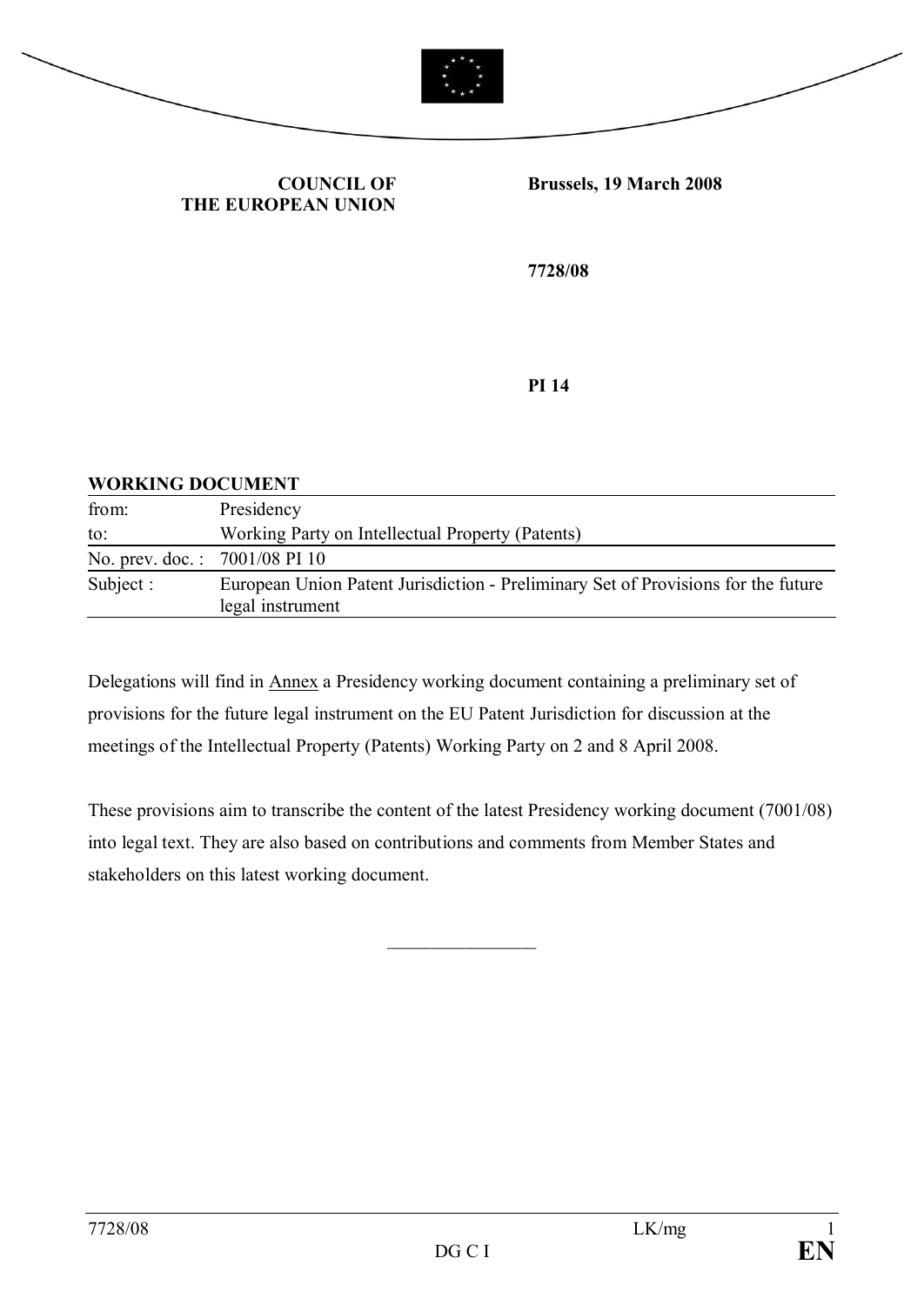ANNEX

# **EUROPEAN UNION PATENT JURISDICTION – PRELIMINARY SET OF PROVISIONS FOR THE FUTURE INSTRUMENT**

#### **PART I – GENERAL AND INSTITUTIONAL PROVISIONS**

#### **CHAPTER I - GENERAL PROVISIONS**

#### **Article 1**

**Jurisdictional system** *(Council WD<sup>1</sup> : Point 2, Bullet 2)*

A jurisdictional system for the settlement of litigation related to the infringement and validity of Community patents and European patents is hereby established. To this end, a European Union Patent Court (hereafter: Court) is created.

## **Article 2 Definitions**

(1) "Community Patent" means a patent granted in accordance with Regulation (EC) No. …

(2) "European Patent" means a patent granted in accordance with the European Patent Convention.

(3) "European Patent Convention" means the Convention on the Grant of European Patents of 5 October 1973, as last revised on 29 November 2000.

**<sup>1</sup>** Document 7001/08.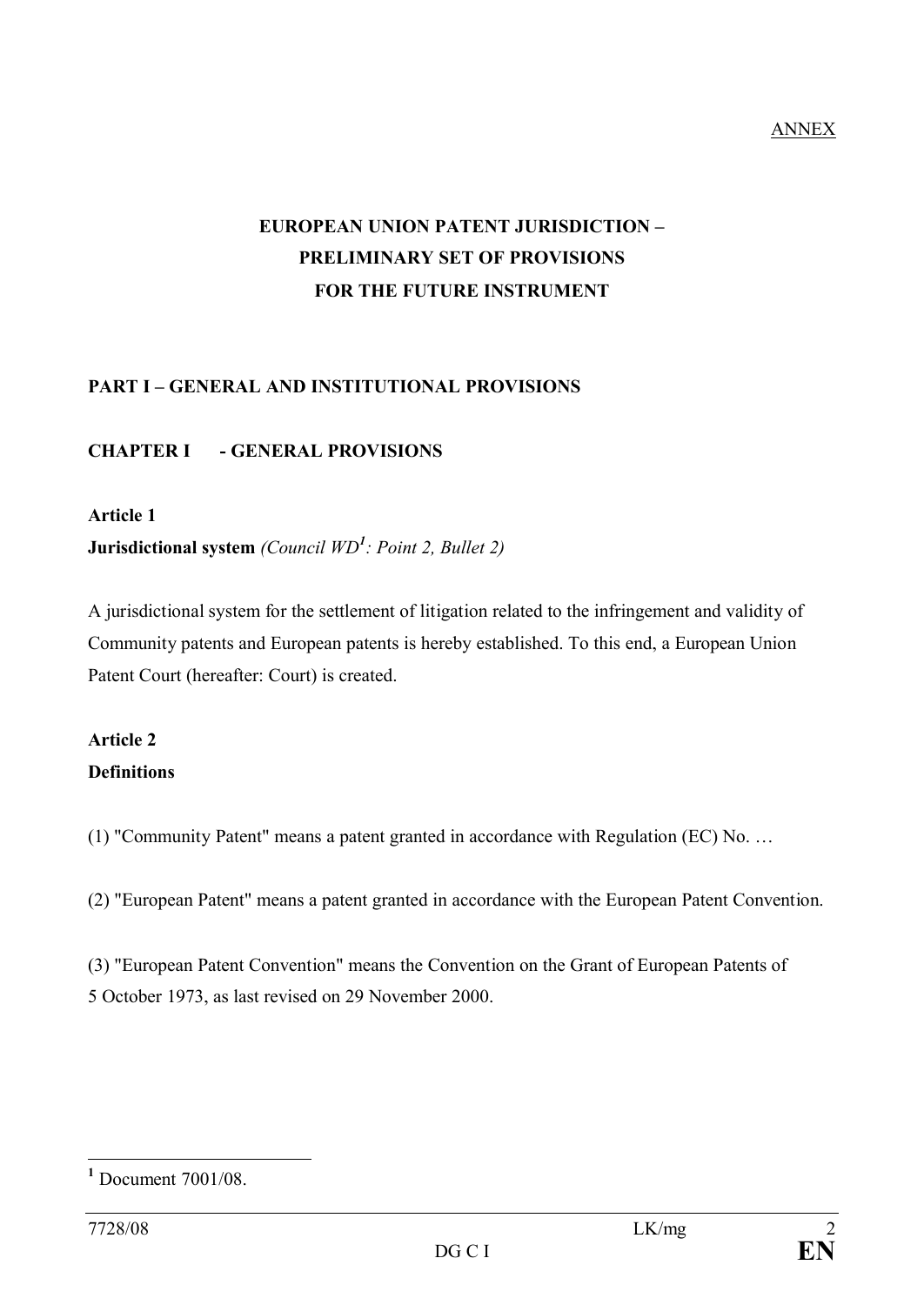(4) "European Patent Office" means the organ carrying out the granting of patents under the European Patent Convention.

(5) "Patent" means a European patent validated in one or more Member States or a Community patent.

(6) "Statute" means *[the Protocol on the Statute of the European Union Patent Court annexed to this instrument].*

#### **Article 3**

#### **Scope of Application** *(Council WD: Point 2, Bullet 2)*

This [instrument] shall apply to

(a) any Community patent,

(b) any European patent which was valid at the date referred to in Article 60 or was granted after that date without prejudice to Article 58, and

(c) any application for a patent which is pending at the date referred to in Article 60 or filed after that date.

#### **CHAPTER II - ORGANS OF THE COURT**

#### **Article 4**

**The Court** *(Council WD: Point 2, Bullet 6)*

(1) The Court shall comprise a Court of First Instance, a Court of Appeal and a Registry.

(2) The Court shall be assisted by an Advisory Committee.

(3) The Court shall perform the functions assigned to it by this *[instrument]*.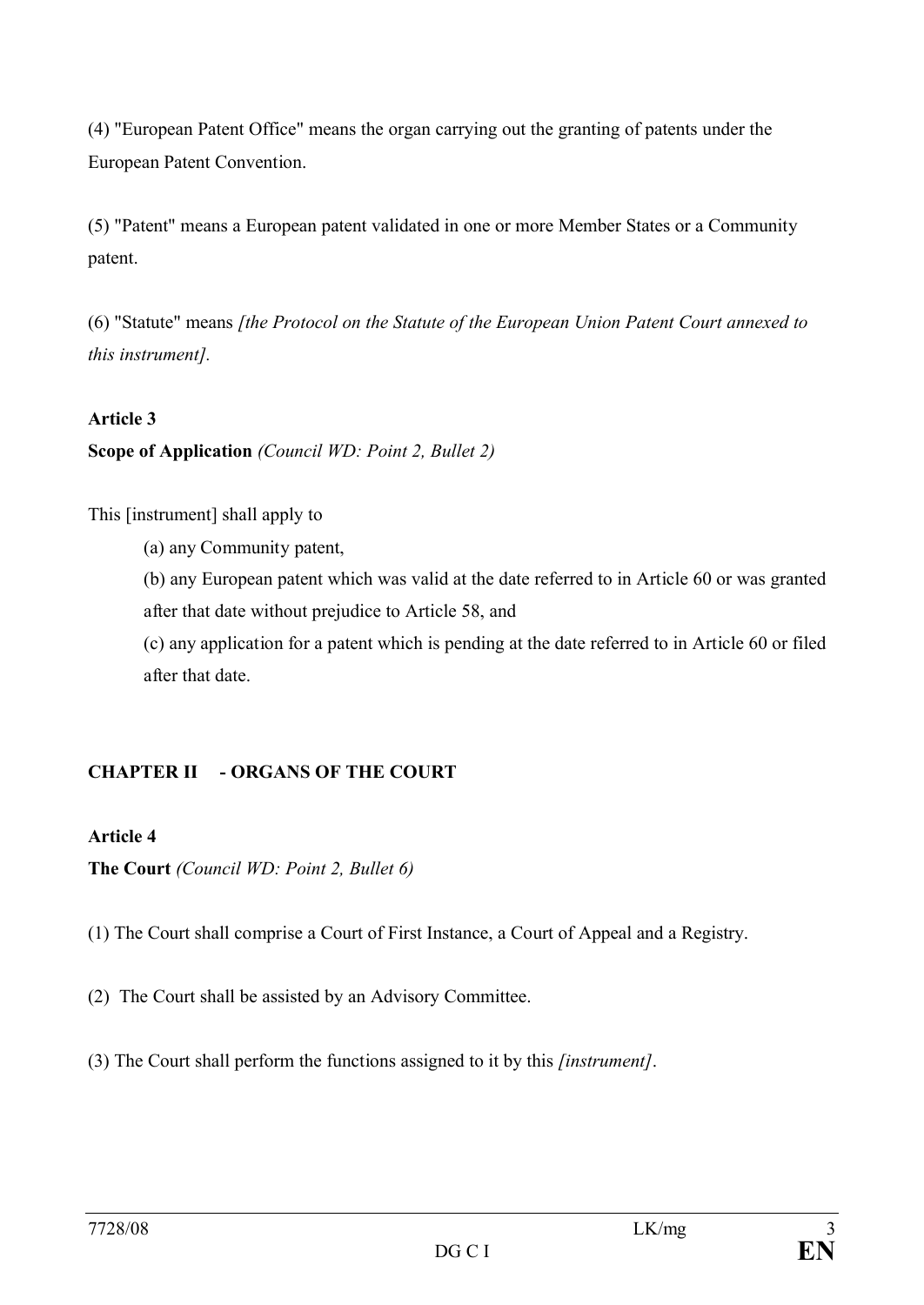# **Article 5 The Court of First Instance**

(1) The Court of First Instance shall comprise a central division as well as local and/or regional divisions. *(Council WD: Point 3)*

(2) A local division shall be set up in a Member State of the European Union (hereafter: Member State) upon its request. *(Council WD: Point 3, Bullet 3)*

(3) An additional local division shall be set up in a Member State upon its request when more than one hundred patent cases per calendar year have been recorded in that Member State during three successive years prior to or subsequent to the date referred to in Article 60. The maximum number of local divisions per Member State shall be three. *(Council WD: Point 3, Bullet 4)*

(4) Member States hosting a local division shall designate its seat and provide the facilities necessary for that purpose. *(Council WD: Point 3, Bullet 3)*

(5) A regional division shall be set up for two or more Member States, not hosting a local division, upon their request. Such Member States shall designate the seat(s) of the division concerned. The regional division may sit at multiple locations. *(Council WD: Point 3, Bullet 5)*

(6) The central division shall have its seat in *[…]*.

(7) All divisions shall sit in one or more panels established in accordance with the Statute.

(8) In case a Member State wishes to discontinue a local division or its participation in a regional division it shall notify the Registry in accordance with the Statute.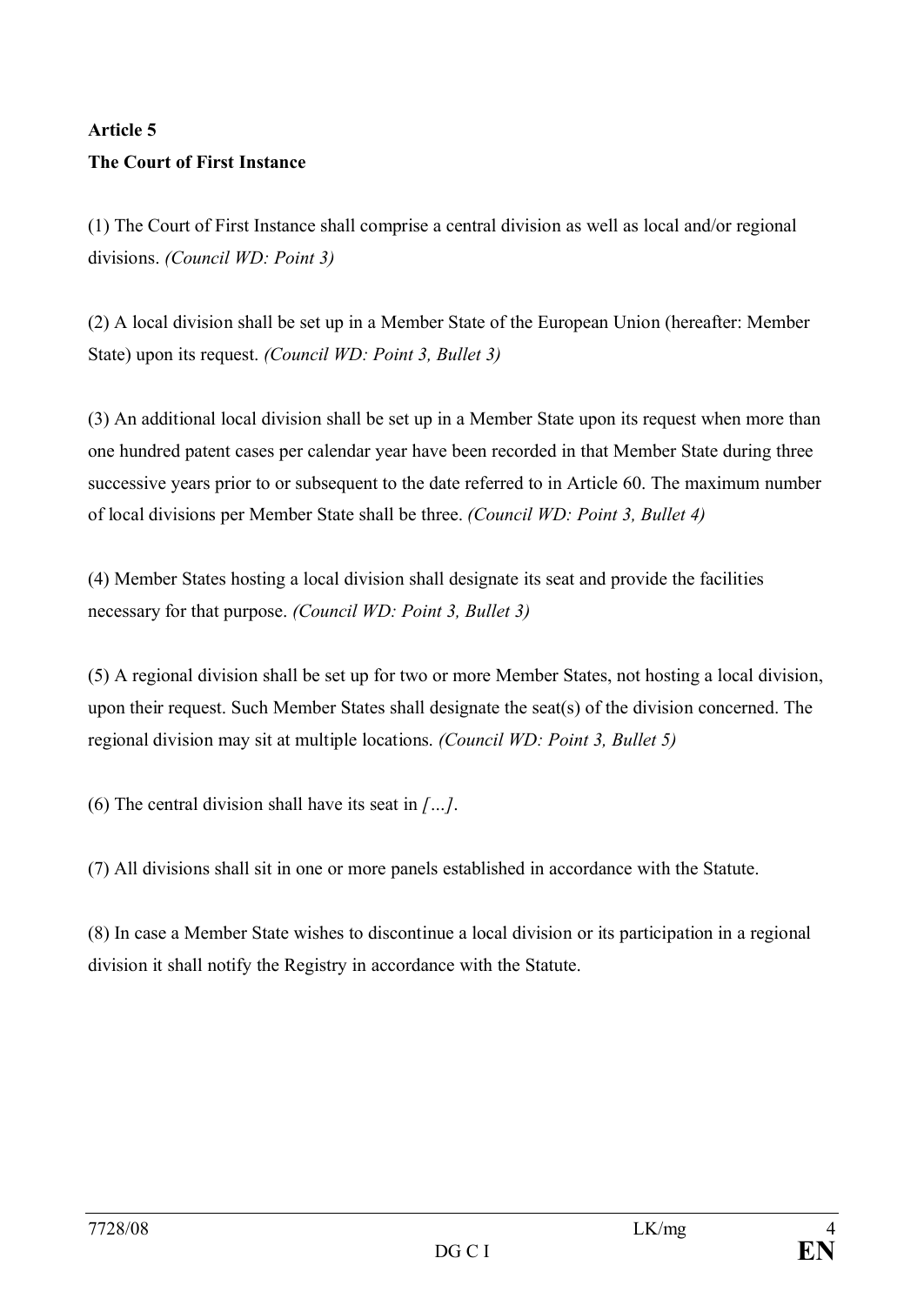# **Article 6 The Court of Appeal**

(1) The Court of Appeal shall have its seat in *[…]*.

(2) The Court of Appeal shall sit in one or more panels established in accordance with the Statute.

## **Article 7 Composition of Panels**

(1) Any panel of the Court of First Instance shall have a multinational composition. Without prejudice to Article 15 (5) it shall consist of three Judges. *(Council WD: Point 3, Bullet 6; Point 9, Bullet 4)*

(2) Any panel of a local division shall consist of two permanent Judges, who shall be nationals from the Member States hosting the division concerned. The third Judge shall be a member of the Pool of Judges referred to in Article 13. *(Council WD: Point 9, Bullet 2)*

(3) In Member States where during a period of three successive years more than fifty patent cases per calendar year have been recorded at first instance level the third Judge referred to in paragraph (2) shall serve on a permanent basis at the local division. In other Member States the member of the Pool of Judges shall be seconded to the local division on a case by case basis. *(Council WD: partly Point 9, Bullet 2)*

(4) Any panel of a regional division shall consist of two permanent Judges chosen from a regional list of judges, who shall be nationals of the Member States concerned, and one Judge from the Pool of Judges who shall be of a different nationality. *(Council WD: Point 9, Bullet 3)*

(5) Any panel of the central division shall consist of two legally qualified Judges and one technically qualified Judge. *(Council WD: Point 11, Bullet 1)*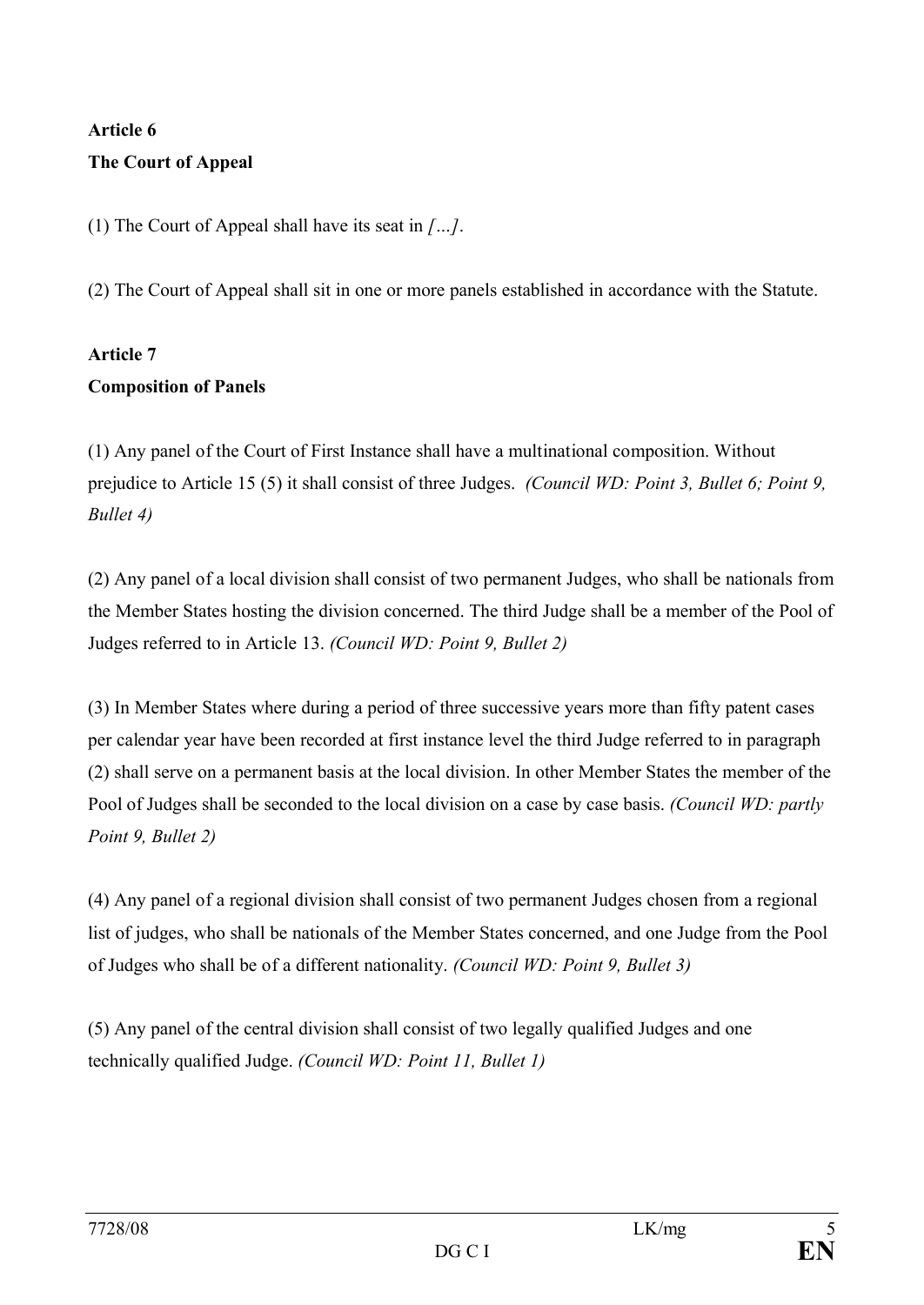(6) Any panel of the Court of Appeal shall consist of five Judges having different nationalities: three legally qualified Judges and two technically qualified Judges *(Council WD: Point 11, Bullet 1)*

### **Article 8**

### **The Registry**

(1) A Registry shall be set up at the seat of the central division. It shall be managed by the Registrar and perform the functions assigned to it in accordance with the Statute. *(Council WD: Point 14, Bullet 1)*

(2) A sub-registry shall be set up at any local or regional division.

(3) The Registry shall keep records of all cases before the Court. Upon filing the sub-registry concerned shall notify every case to the Registry. *(Council WD: Point 14, Bullet 1,2)*

(4) The Registry shall keep and administer the lists drawn up in accordance with Articles 13 and 36.

(5) At the request of a local or regional division the Registry shall allocate judges from the Pool of Judges to the division concerned. The allocation of judges shall be based on their technical expertise, linguistic skills and proven experience pursuant to Article 7. *(Council WD: Point 14, Bullet 3)*

(6) The Registry shall keep and publish a list of notifications of opt-outs and withdrawals of optouts in accordance with Article 58.

(7) The Registry shall publish annual reports with statistical data.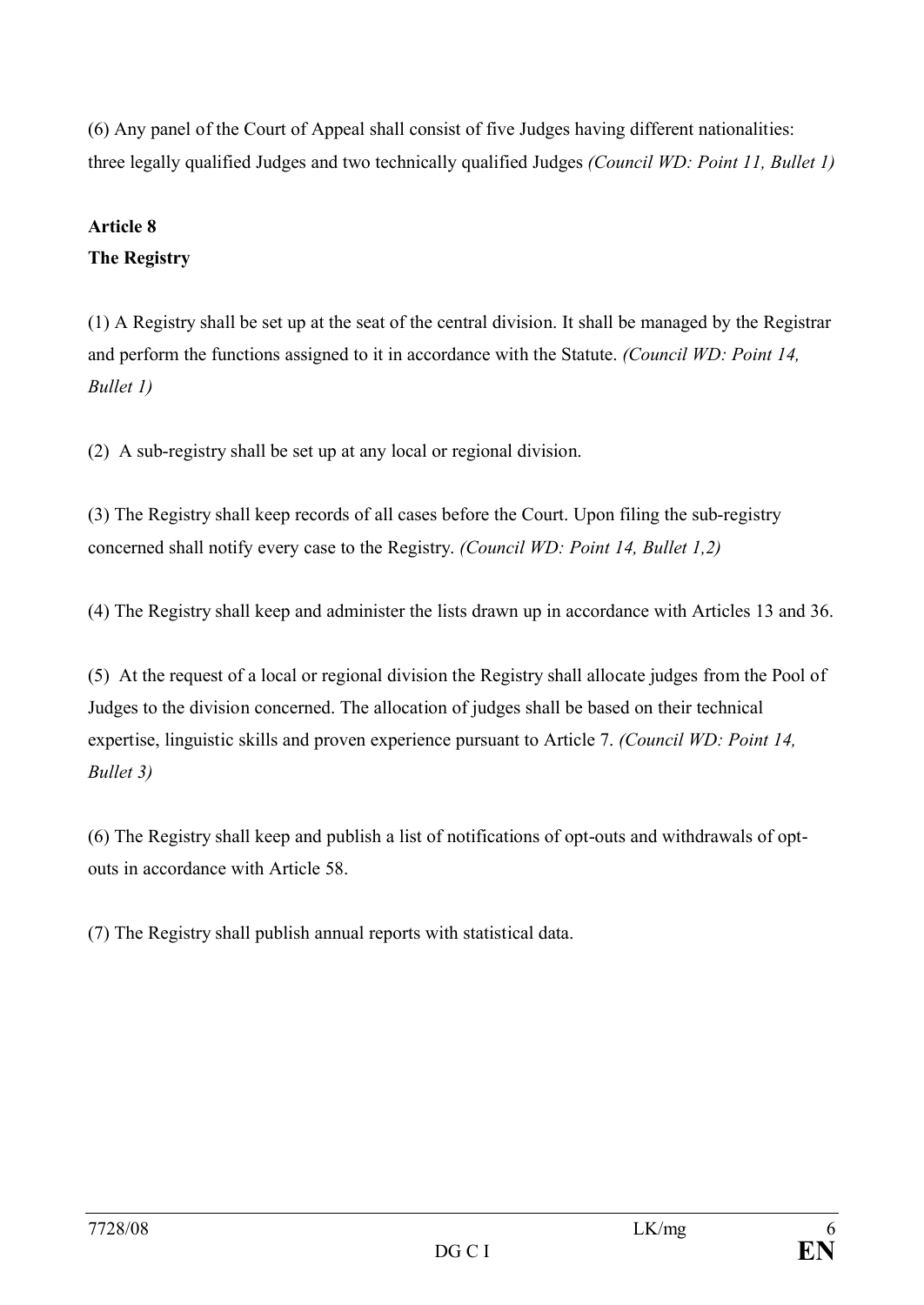# **Article 9 Advisory Committee**

(1) An Advisory Committee shall be set up in accordance with the Statute.

(2) The composition of the Committee shall ensure the highest standards of competence in the field of patent litigation, a broad range of relevant expertise and the broadest possible geographic distribution within the European Union. *(Council WD: Point 12, Bullet 5)*

(3) The Advisory Committee shall assist in the preparation of the appointment for judges of the Court. *(Council WD: Point 12, Bullet 4,)*

(4) The Advisory Committee shall provide advice for the purposes of the training framework referred to in Article 14.

(5) The Advisory Committee shall assist in the establishment of the Court fees referred to in Article 43.

## **CHAPTER III – JUDGES**

## **Article 10 Eligibility criteria**

(1) The Court shall comprise both legally and technically qualified Judges. Legally qualified Judges shall be qualified for judicial functions at the national level. Technically qualified Judges shall have a university degree in a field of technology. *(Council WD: Point 11, Bullet 1, 2)*

(2) Judges shall ensure the highest standards of competence in the field of patent litigation. They shall have a proven experience in patent litigation. *(Council WD: Point 9, Bullet 1; Point 11, bullet 1)*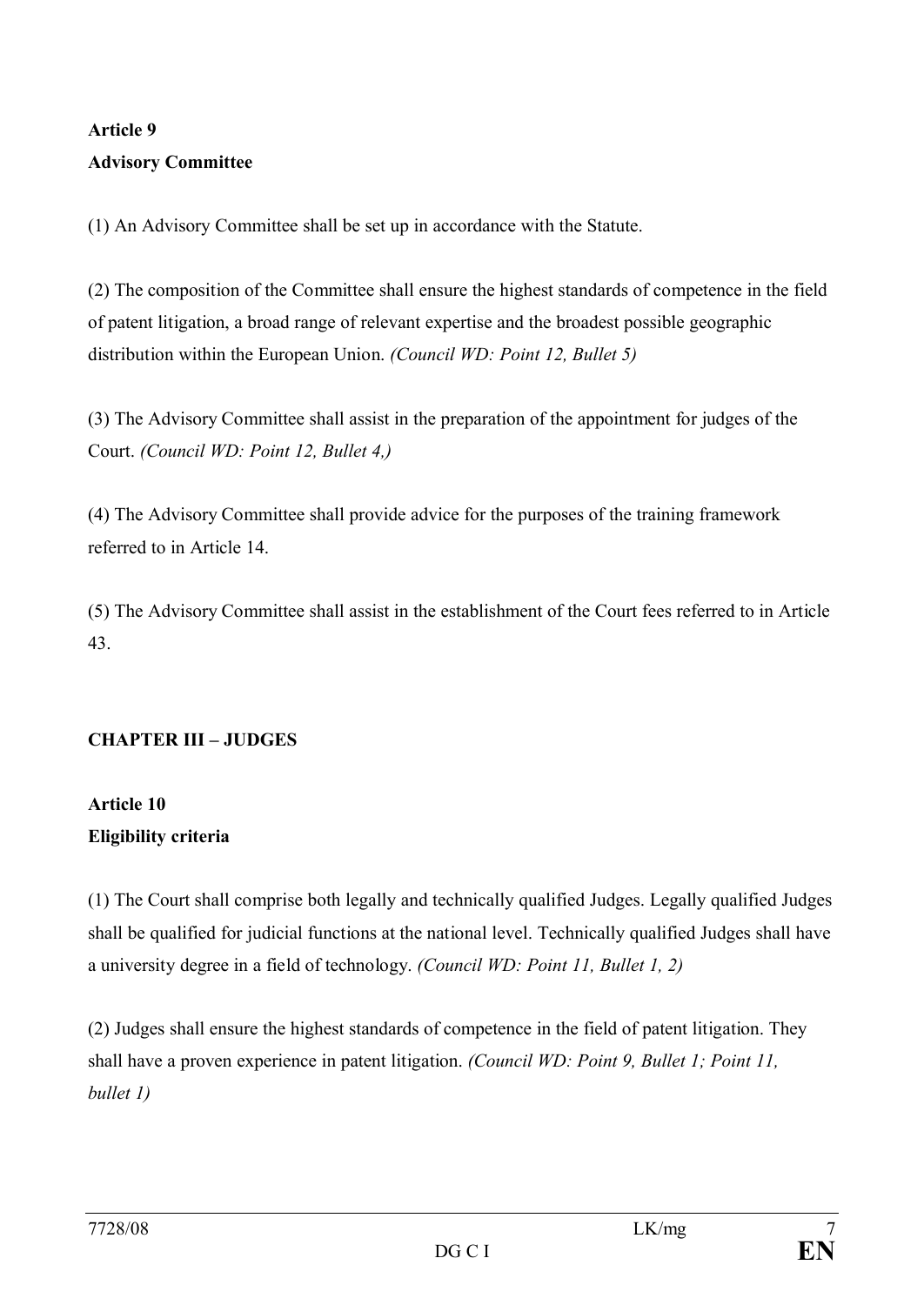(3) Members of Boards of Appeal of a national patent office or of the European Patent Office shall not be eligible to serve as a Judge of the Court until expiry of a period of six months after the termination of their previous function. *(Council WD: Point 12, Bullet 2)*

(4) The exercise of the office of a Judge shall not exclude the exercise of other judicial functions at the national level. *(Council WD: Point 12, Bullet 3)*

## **Article 11 Appointment Procedure**

The Judges shall be appointed by the Council, in accordance with the procedure laid down in the Statute, on the basis of proposals from the Advisory Committee. *(Council WD: Point 12, Bullet 4)*

# **Article 12 Judicial Independence and Impartiality**

(1) The Court, its Judges and the Registrar shall enjoy judicial independence. In their decisions, the Judges shall not be bound by any instructions and shall comply only with the provisions of this *[instrument, the Statute and the Rules of Procedure]*. *(Council WD: Point 12, Bullet 2)*

(2) Judges shall not take part in proceedings concerning patents or patent applications with which they have been connected in any way in a previous function.

## **Article 13 Pool of Judges**

(1) A Pool of Judges shall be set up in accordance with the Statute. *(Council WD: Point 10, Bullet 1)*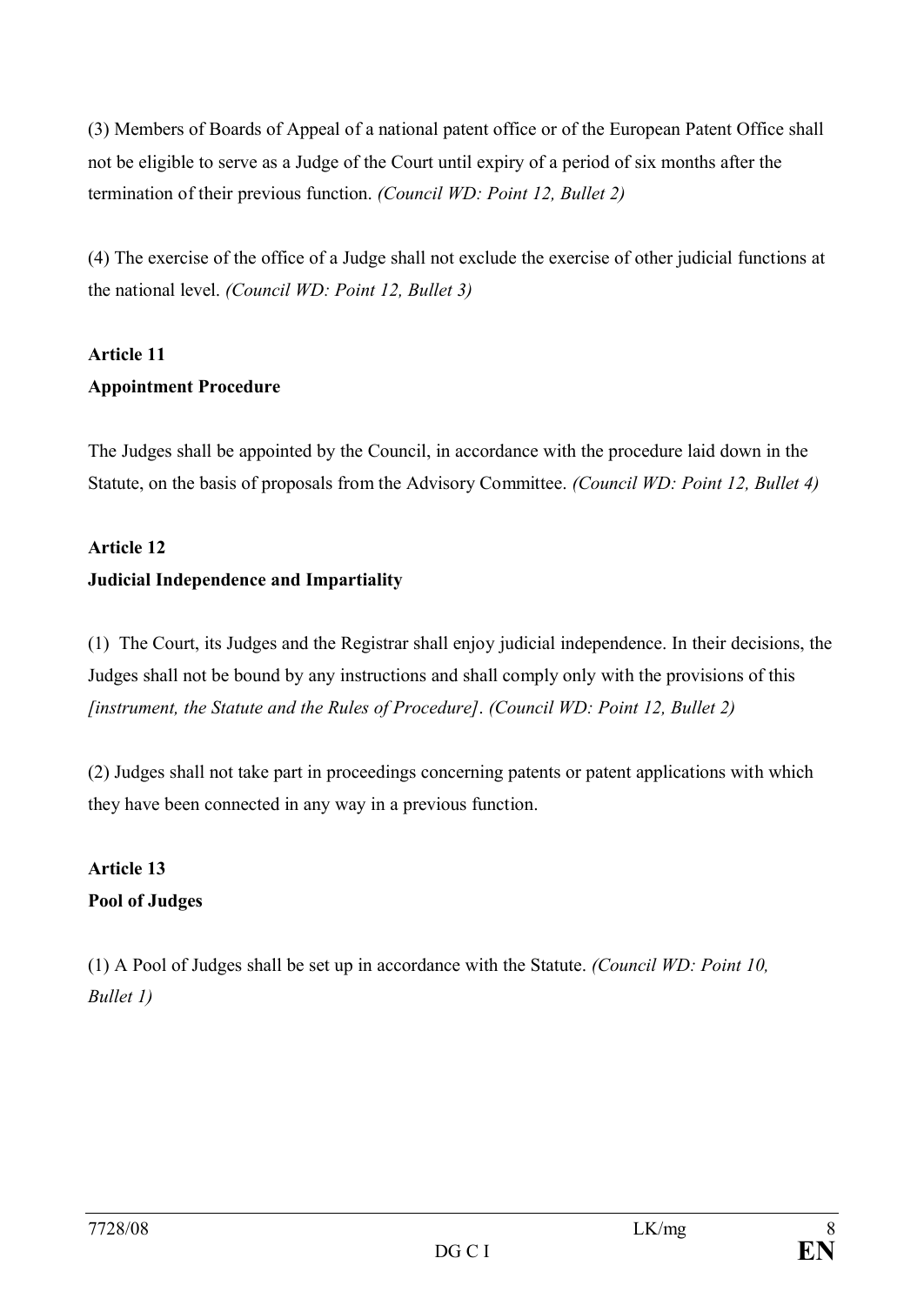(2) The Pool shall consist of legally and technically qualified Judges from all divisions. The appointment of technically qualified members of the Pool shall ensure that the Pool disposes of at least one member with qualifications and experience per field of technology. *(Council WD: Point 10, Bullet 2)*

# **Article 14 Training Framework**

(1) A training framework for Judges shall be set up in order to improve and increase available patent litigation expertise and to ensure a broad geographic distribution of such specific knowledge and experience. *(Council WD: Point 11, Bullet 1; Point 19, Bullet 1)*

(2) The training framework shall include in particular internships in patent tribunals having a substantial number of patent litigation cases. *(Council WD: Point 19, Bullet 4)*

(3) The training framework will provide for continuous training once the jurisdictional system has come into operation. Regular meetings will be organized between all Judges of the Court in order to discuss developments in patent law and ensure consistency of jurisprudence. *(Council WD: Point 19, Bullet 2)*

## **CHAPTER IV – JURISDICTION AND EFFECTS OF DECISIONS**

#### **Article 15**

## **Jurisdiction in respect of infringement and validity**

(1) The Court shall have exclusive competence in respect of actions for actual or threatened infringements or for a declaration of non-infringement, actions or counterclaims for revocation, actions for damages or compensation derived from the provisional protection conferred by a published patent application and actions relating to the use of the invention prior to the granting of the patent or to the right based on prior use of the patent. *(Council WD: Point 3, Bullet 8)*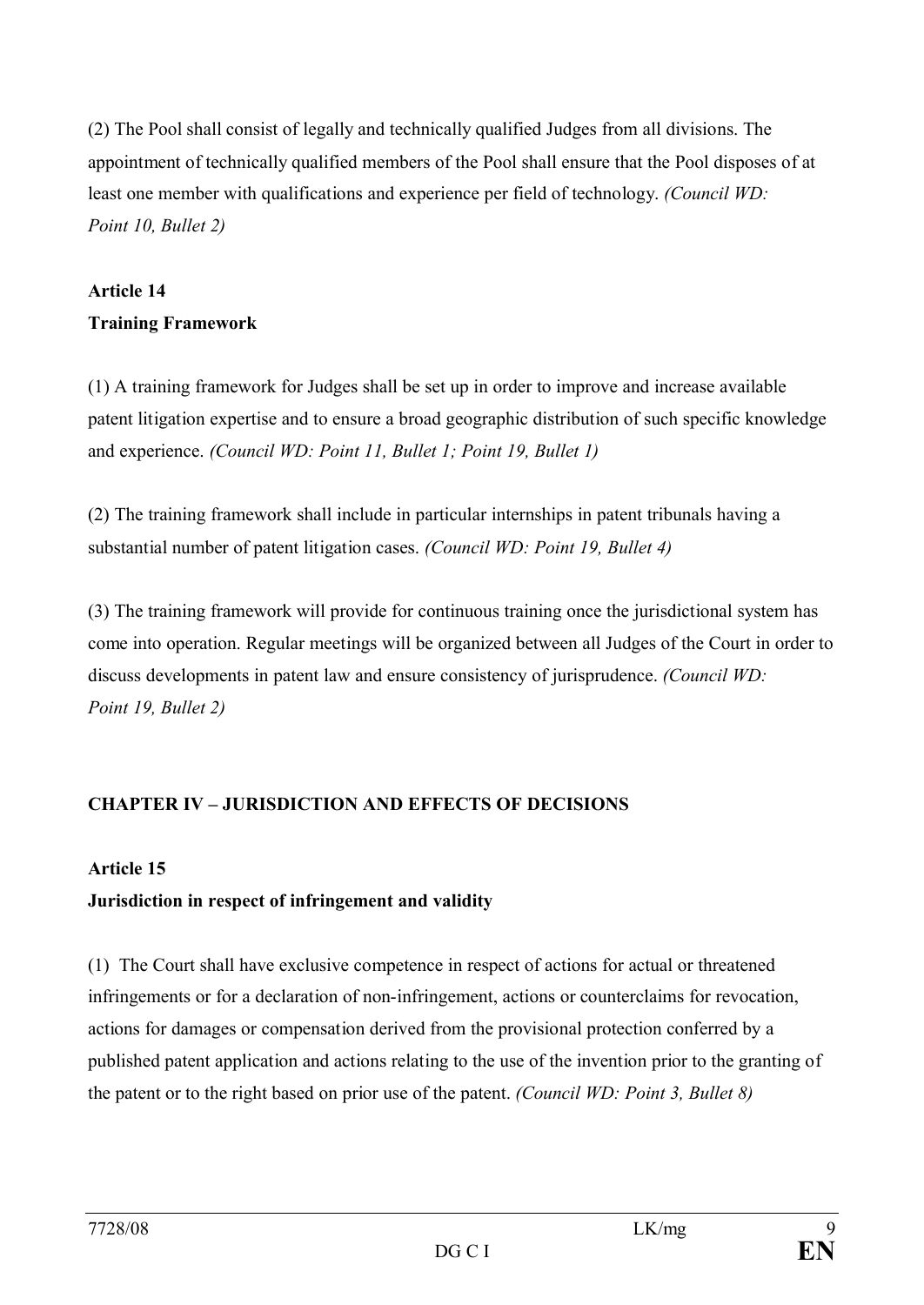(2) Direct actions for revocation or actions for declaration of non-infringement shall be brought before the central division. Such action can be brought without the plaintiff having to initiate an opposition procedure before the European Patent Office. *(Council WD: Point 4, Bullet 2)*

(3) Actions for actual or threatened infringement, actions for damages and compensation, and actions for interlocutory injunctions shall be brought before

- the local division hosted by the Member State where the actual or threatened infringement occurs or may occur, or the regional division in which this Member state participates, or - the local division hosted by the Member State where the defendant is domiciled or the regional division in which this Member State participates.

If the Member State concerned does not host a local division and does not participate in a regional division, actions shall be brought before the central division. *(Council WD: Point 4, Bullet 1; Point 5, Bullet 1)*

(4) In any case parties can agree to bring an action before the division of their choice, including the central division. *(Council WD: Point 5, Bullet 5)*

(5) Where a counterclaim for revocation is brought in the case of an action for infringement, the local or regional division concerned shall examine whether the counterclaim is manifestly unfounded in which case it proceeds with the action for infringement. *(Council WD: Point 4, Bullet 3,)*

If it is of the opinion that the counterclaim could be founded and the patent could be revoked it shall either, after having heard the parties, ask the Registry to assign a technically qualified judge in the field of technology concerned from the Pool of Judges, or refer the counterclaim for decision to the central division and stay the infringement proceedings. *(Council WD: Point 4, Bullet 4)*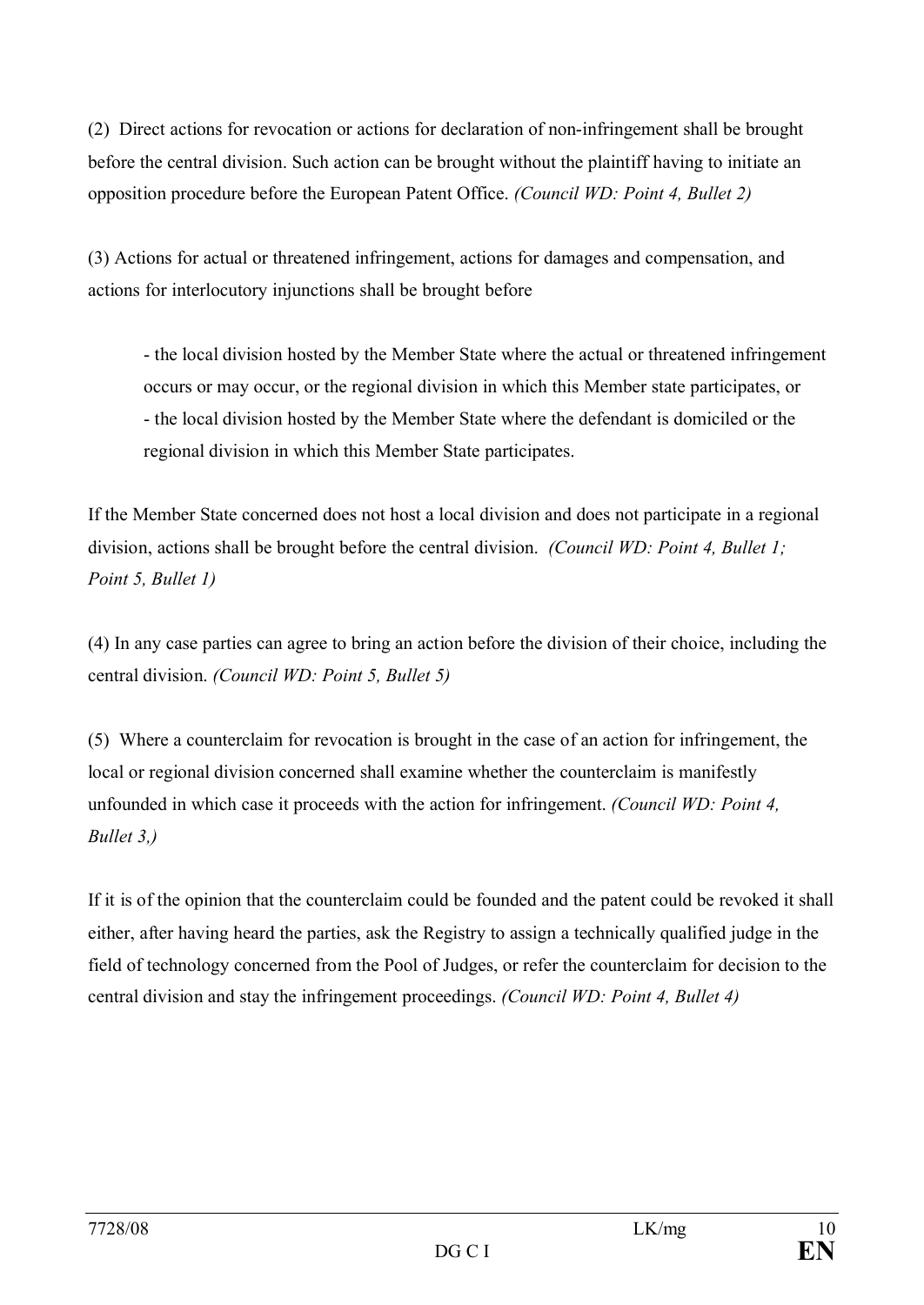## **Article 16 Effects of decisions**

(1) Decisions of the Court will have effect, in the case of a Community patent, for the whole territory of the European Union and in the case of a European patent for the territory of those Member States for which the European patent has been validated. *(Council WD: Point 17)*

(2) A Community patent can be revoked, either entirely or partly, in the case of *[Article 28 of Regulation (EC) No. ]. (Council WD: Point 17)*

(3) A European patent can be revoked, either entirely or partly, if the grounds for revocation under Article 138 of the European Patent Convention affect the patent only in part. *(Council WD: Point 17)*

(4) In the case of a partial revocation the patent will be limited by a corresponding amendment of the claims. The revocation in total or in part of a patent shall have retroactive effect. *(Council WD: Point 2, Bullet 2)*

(5) If the validity of a patent has been contested in infringement proceedings initiated by the holder of an exclusive licence and the proprietor of the patent did not take part in the proceedings, the decision of the Court shall only take effect between the parties to the proceedings. *(Council WD: Part II, point 3.1, par. 1)*

#### **CHAPTER V – Arbitration and Mediation**

**Article 17 Patent arbitration and mediation centre** *(Council WD: Point 16)*

*[to be developed]*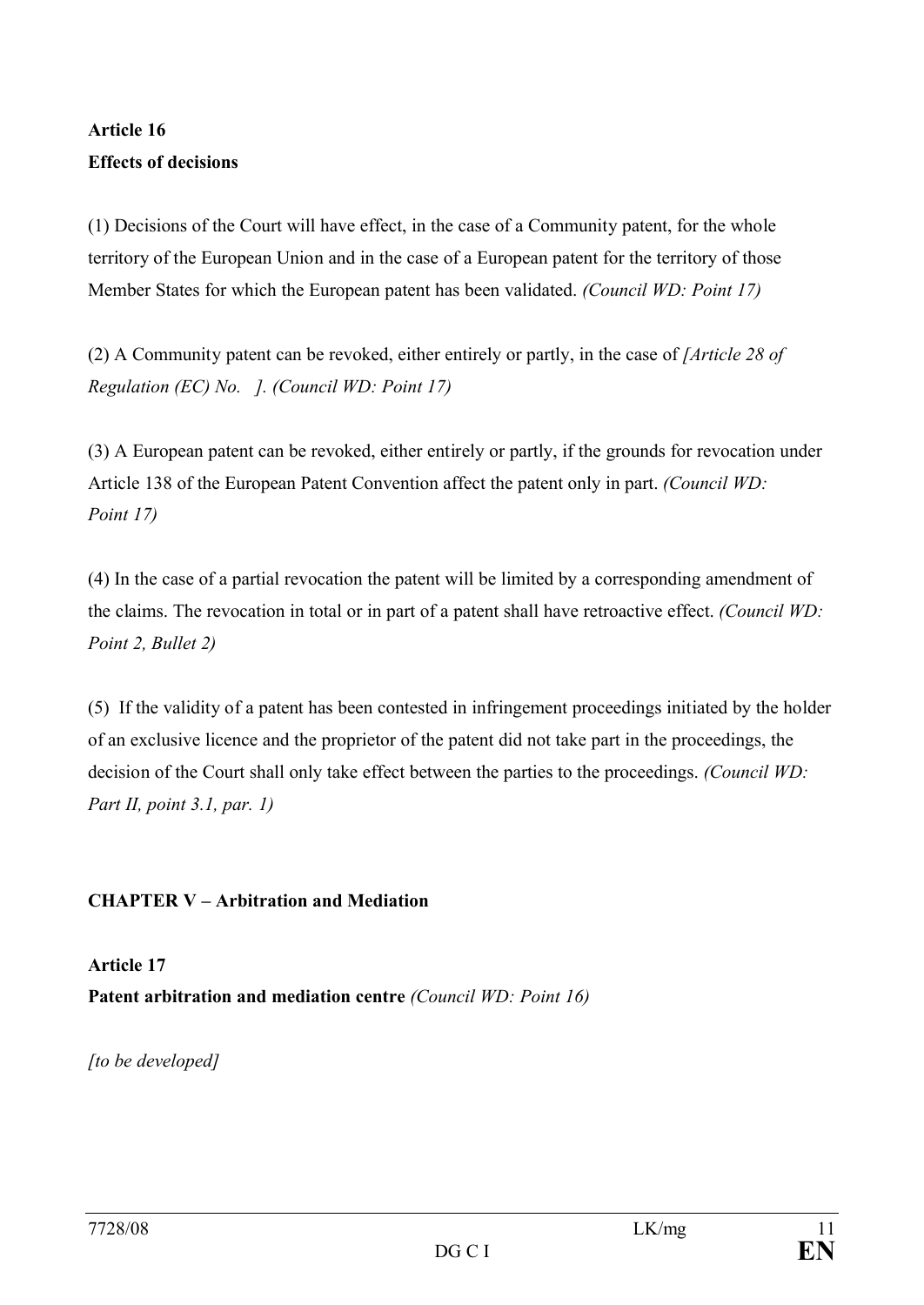#### **PART II – FINANCIAL PROVISIONS**

#### **Article 18**

**Budget** *(Council WD: Point 18)*

(1) The budget of the Court shall be balanced.

(2) The budget shall be based upon the Court's own financial resources and, where necessary, contributions from the Community budget, in accordance with the Statute.

(3) The Court's own financial resources shall comprise Court fees and penalty payments. *(Council WD: Point 18, bullet 7)*

#### **Article 19**

#### **Financing of the Court** *(Council WD: Point 18)*

(1) Operating costs of the Court shall be financed from its own financial resources and where necessary co-financed by the European Community.

(2) Notwithstanding paragraph 1, the operating costs of local divisions which due to an insufficient number of actions brought before them do not dispose of significant own financial resources, shall not be co-financed by the European Community but by the Member State hosting this division.

(3) The European Community shall in accordance with the Statute:

- finance the initial costs required for the establishment of all divisions including the setting up of electronic procedures;
- finance additional costs incurred as a result of the participation of the Judges from the Pool of Judges in local or regional divisions;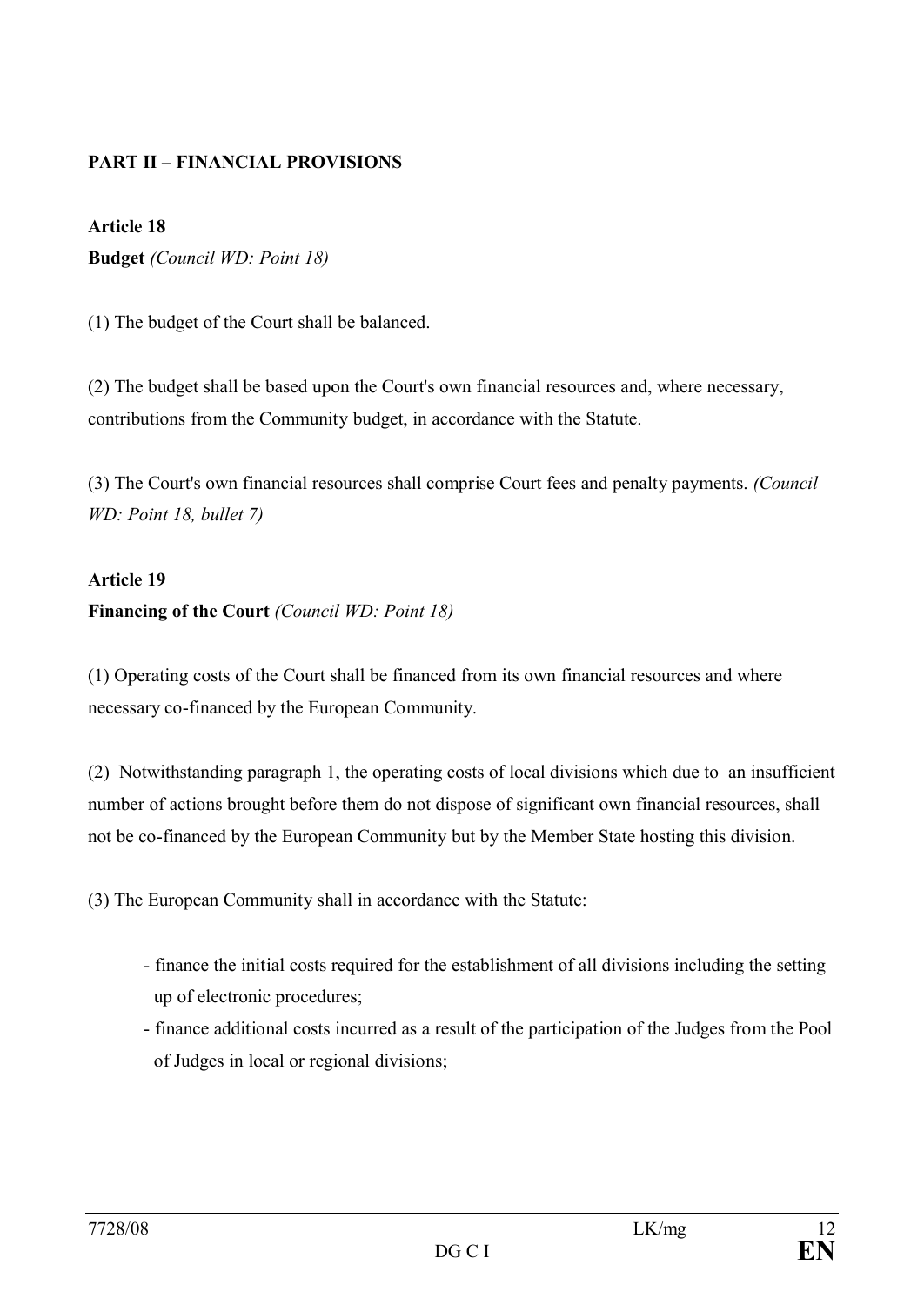- finance all costs of the central division and of the Court of Appeal;
- co-finance operational costs of the regional divisions;
- co-finance additional expenditures such as interpretation to assist the parties at oral procedures and legal aid.

#### **Article 20**

#### **Financing of the Training Framework for Judges**

The Training Framework for Judges shall be financed by the European Community. *(Council WD: Point 19, Bullet 3)*

#### **Article 21**

**Financing of the Patent arbitration and mediation centre** *(Council WD: Point 16 par. 2)*

*[to be developed]*

## **PART III - PROCEDURAL PROVISIONS**<sup>1</sup>

## **CHAPTER 1 – GENERAL**

#### **Article 22**

#### **Rules of Procedure**

(1) The Court shall establish its Rules of Procedure. *(Council WD: partly Point 2, Bullet 7; part II, Introduction, par.1, 4)*

(2) Those Rules shall require the approval of the Council, acting by a qualified majority.

**<sup>1</sup>** Procedural provisions are based on the Enforcement Directive, and take account of the work carried out in the context of the preparation of the EPLA, such as the Venice Resolution; they also reflect provisions from the Statute and the Rules of Procedure of the Court of Justice of the European Communities.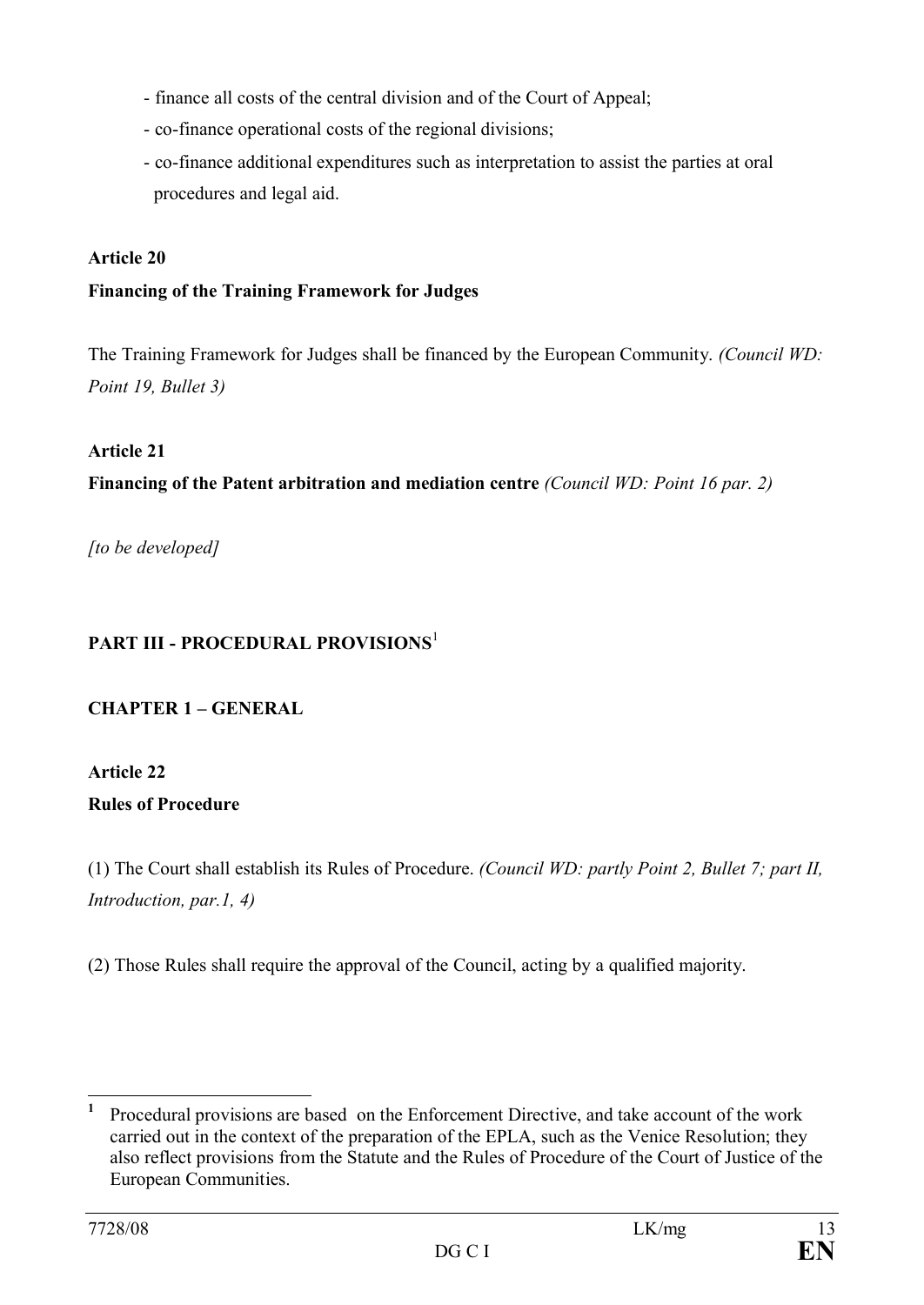## **Article 23 General obligations**

(1) The Court shall deal with litigation in ways which are proportionate to its importance and complexity. *(Council WD: part II, Point 1, par. 1)*

(2) The Court shall ensure that the rules, procedures and remedies are not used in an unfair way and in particular not distort competition. *(Council WD: part II, Point 1, par. 3)*

#### **Article 24**

**Case management** *(Council WD: part II, Point 1, par. 2)*

The Court shall actively manage the cases before it in accordance with the Rules of Procedure.

#### **Article 25**

**Electronic procedures** *(Council WD: part II, Point 3.2, par. 4)*

The Court shall make best use of electronic procedures, such as electronic filing of submissions of the parties and stating of evidence in electronic form, as well as video conferencing for overall communication, in accordance with the Rules of Procedure.

#### **Article 26**

**Public proceedings** *(Council WD: part II, Point 1, par. 4)*

The proceedings shall be open to the public unless the Court decides to make them confidential in the interest of one of the parties or in the general interest of justice or public order.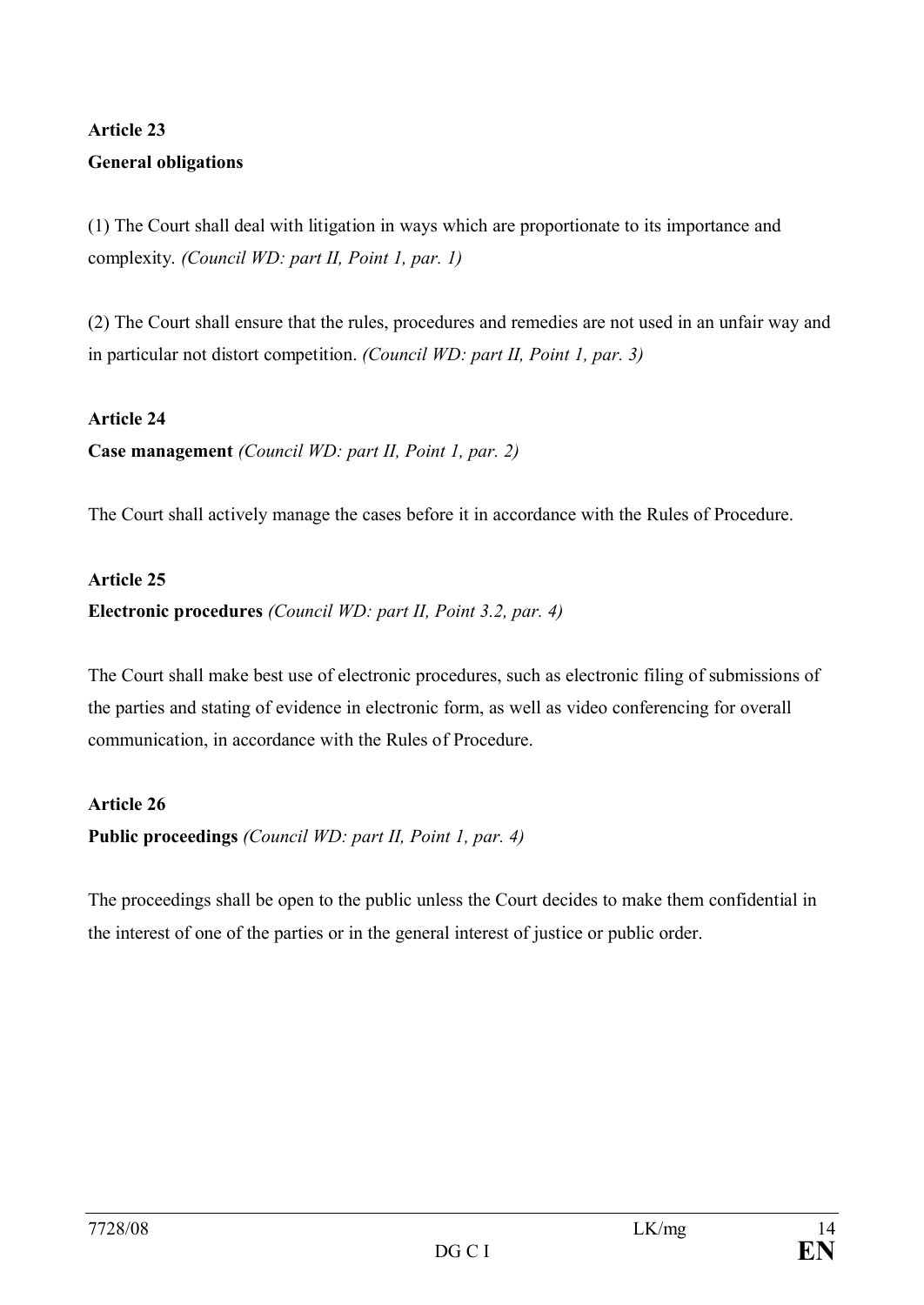#### **Article 27**

**Parties** *(Council WD: part II, Point 3.1, par. 1)*

(1) Any natural or legal person, or any body equivalent to a legal person, who is proprietor of a patent shall have access to the Court in order to bring actions, to defend itself against actions, or to seek application of the procedures and remedies foreseen in this *[instrument]* or the Rules of Procedure.

(2) The holder of an exclusive licence under a patent shall be able to initiate litigation before the Court in the same way as the proprietor, provided that the patent proprietor is given prior notice, unless the licensing agreement provides otherwise.

(3) The holder of a non-exclusive licence shall be entitled to initiate litigation before the Court in so far as expressly permitted by the license agreement.

(4) In cases initiated by any licence holder, the patent proprietor is entitled to intervene in the procedure.

## **Article 28 Representation**

(1) The parties shall be represented by lawyers authorized to practise before a court of a Member State who may be assisted by a European Patent Attorney, who is a national of a Member State entitled to act as professional representative before the European Patent Office (hereafter: European Patent Attorney). *(Council WD: part II, Point 3.1, par. 2)*

(2) Notwithstanding paragraph 1, European Patent Attorneys who are in possession of *a [EU patent litigation certificate - to be developed]* may represent the parties in actions for revocation of a patent before the central division. *(Council WD: part II, Point 3.1, par. 2)*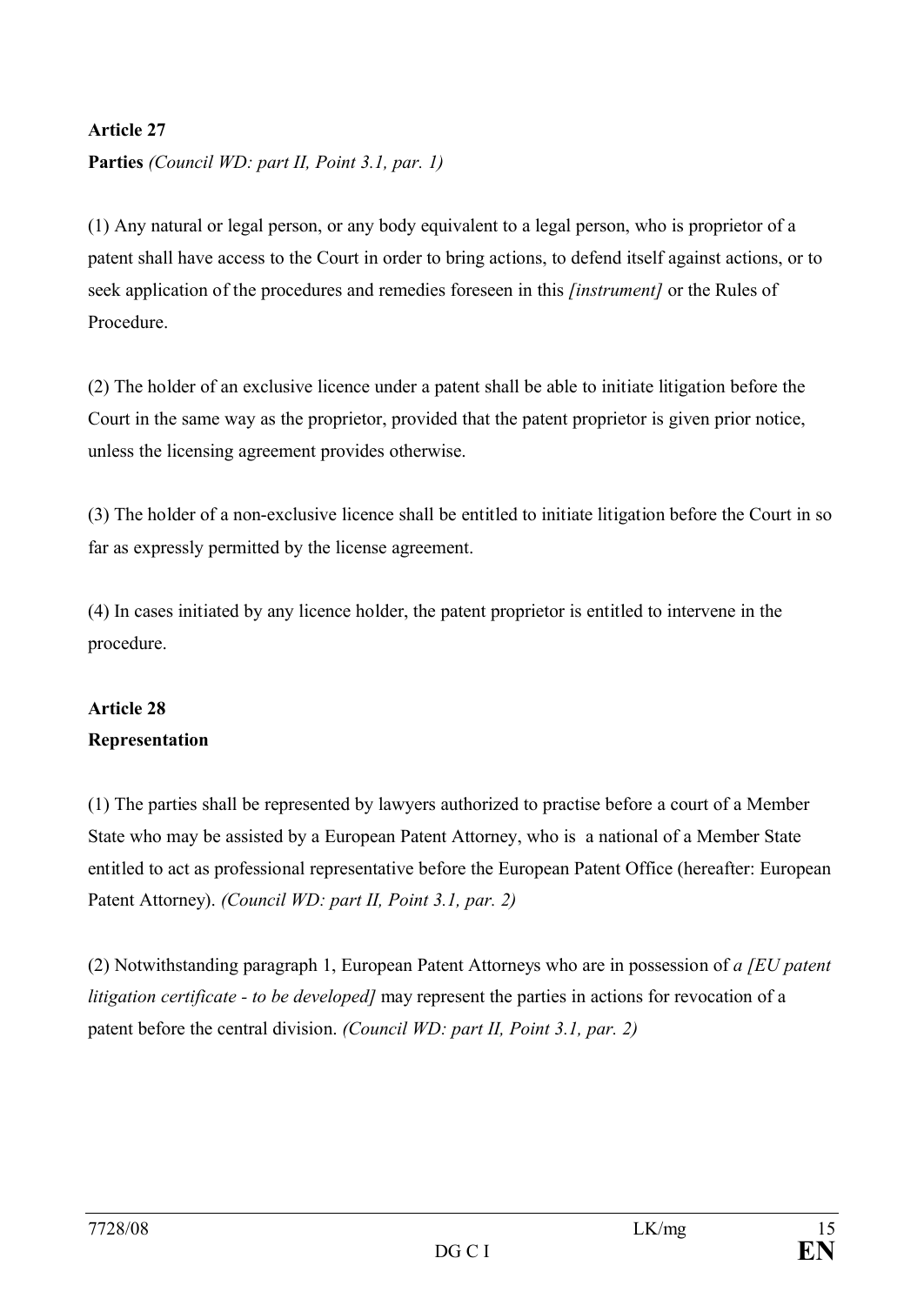(3) Representatives of the parties and their assistants shall enjoy the rights and immunities necessary to the independent exercise of their duties. *(Council WD: part II, Point 3.1, par.3)*

(4) Representatives of the parties and their assistants shall be obliged not to misrepresent cases or facts before the Court either knowingly or with good reasons to know.

#### **CHAPTER II – LANGUAGES OF PROCEEDINGS**

#### **Article 29**

#### **Language of proceedings at the Court of First Instance**

(1) The language of proceedings before any local or regional division is (are) the official language(s) of the Member State hosting the relevant division or the language(s) designated by Member States sharing a regional division. *(Council WD: Point 6, Bullet 1)*

(2) Parties shall be entitled to agree on the use of the language in which the patent was granted as language of proceedings subject to approval by the relevant division. If the division concerned does not approve their choice, the parties can request that the case is referred to the central division. *(Council WD: Point 6, Bullet 3)*

(3) At the request of one of the parties and after having heard the other partie(s) the relevant local or regional division can, on grounds of convenience and fairness, decide on the use of the language in which the patent is granted as language of proceedings. *(Council WD: Point 6, Bullet 2)*

(4) The language of proceedings at the central division is the language in which the patent concerned was granted. *(Council WD: Point 6, Bullet 4)*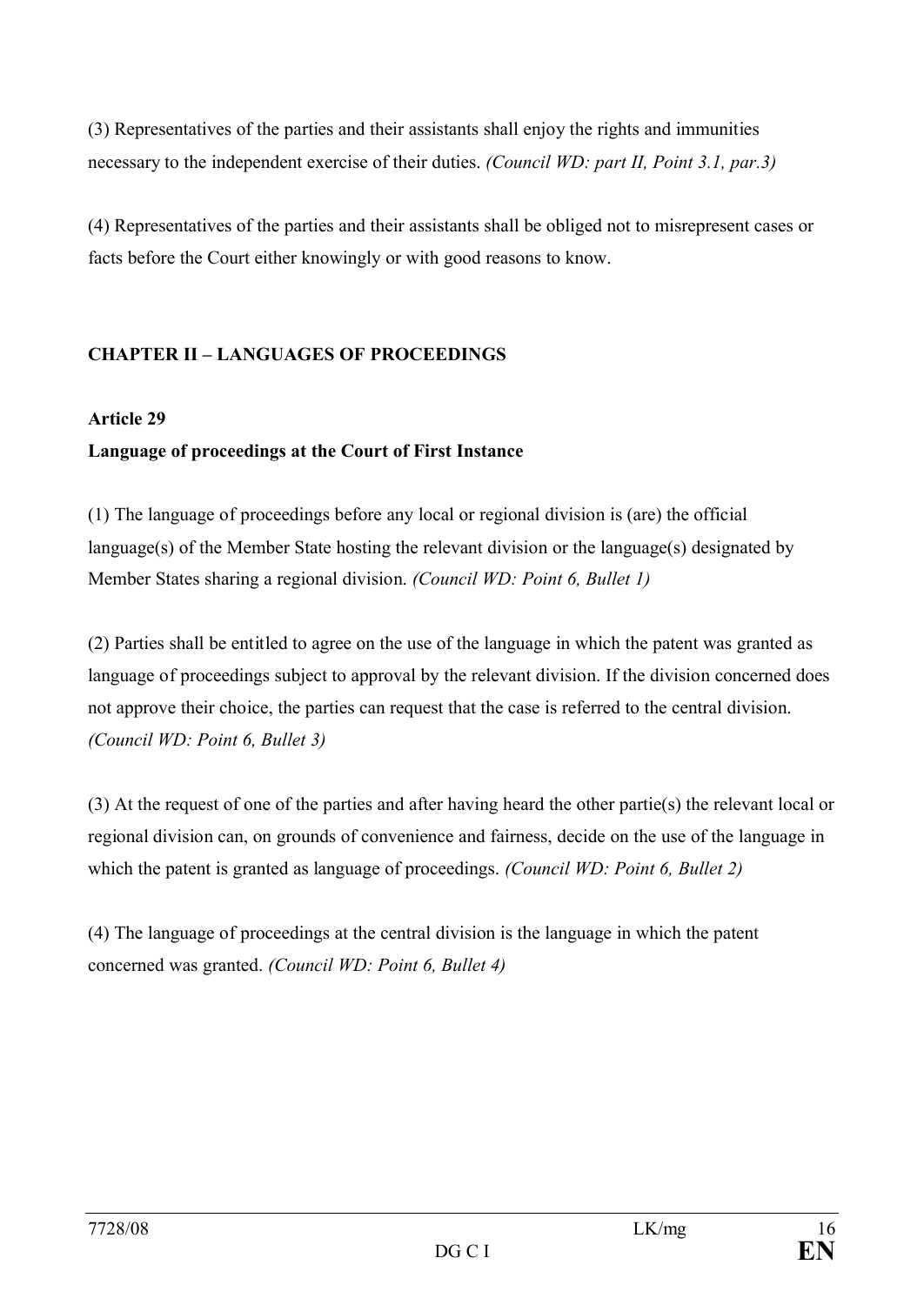#### **Article 30**

**Language of proceedings at the Court of Appeal and for review procedures** *(Council WD: Point 7, Bullet 5)*

(1) The language of proceedings before the Court of Appeal shall be the language of proceedings before the Court of First Instance.

(2) Parties shall be entitled to agree on the use of the language in which the patent is granted as language of proceedings.

(3) In exceptional cases and to the extent deemed appropriate, the Court may decide on another European Union official language as the language of proceedings for the whole or part of the proceedings, subject to agreement by the parties.

(4) The language of proceedings for the review procedure shall be the language of proceedings before the Court of Appeal.

## **Article 31 Other language arrangements**

(1) Any division concerned and the Court of Appeal are entitled, to the extent deemed appropriate, to dispense with translation requirements for the patent and supporting documents. *(Council WD: Point 6, Bullet 2)*

(2) At the request of one of the parties, and to the extent deemed appropriate, any division and the Court of Appeal shall provide interpretation facilities to assist the partie(s) concerned at oral proceedings. *(Council WD: Point 6, Bullet 5)*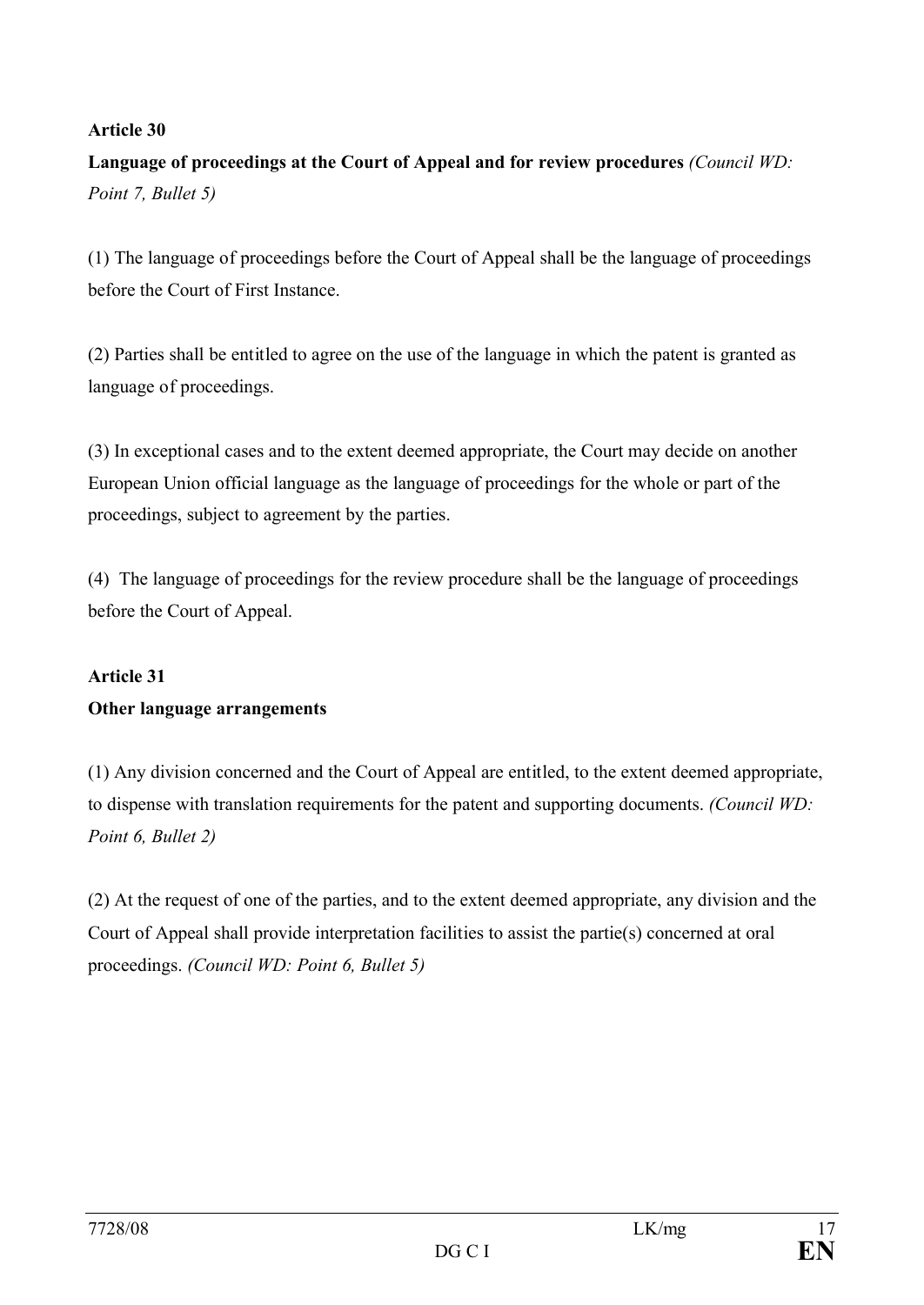#### **CHAPTER III – PROCEDURE BEFORE THE COURT**

#### **Article 32**

#### **Oral, interim and written procedures**

(1) The procedure before the Court shall consist of a written, interim and oral part, in accordance with the Rules of Procedure. All parts shall be organized in a flexible and balanced manner *Council WD: part II, Point 3.2, par.1)*

(2) In the interim part, after the written procedure and if appropriate, the Judge acting as Rapporteur, designated in accordance with the Rules of Procedure, will be responsible for convening an interim hearing. He shall in particular explore the possibility for a settlement. *(Council WD: part II, Point 3.2, par 2)*

(3) The oral procedure shall give parties the opportunity to explain properly their arguments. The Court may, on the agreement of the parties, dispense with the oral procedure. *(Council WD: part II, Point 3.2, par 3)*

## **Article 33 Means of evidence**

(1) In proceedings before the Court, the means of giving or obtaining evidence shall include in particular the following:

- hearing the parties,
- requests for information,
- production of documents,
- hearing witnesses,
- opinions by experts,
- inspection,
- comparative tests or experiments,
- sworn statements in writing (affidavits).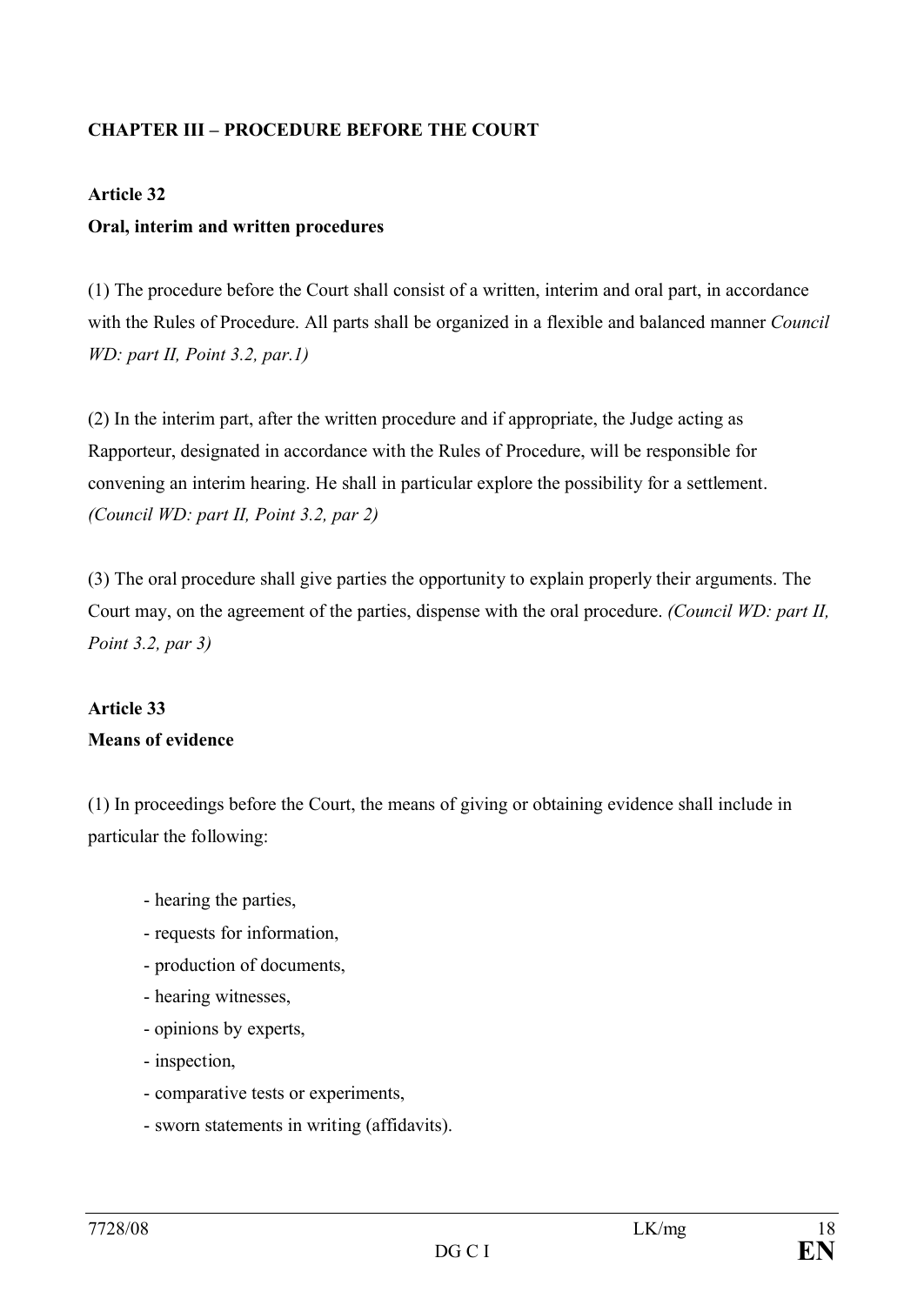(2) The Rules of Procedure shall govern the procedure for taking such evidence. Questioning of witnesses and experts shall be under the control of the Court and be limited to what is strictly necessary.

#### **Article 33**

**Burden of proof** *(Council WD: part II, Point 3.3, par 1)*

The onus of the proof of facts shall be on the party relying to those facts, unless the Court decides otherwise.

#### **Article 34**

#### **Reversal of burden of proof** *(Council WD: part II, Point 3.3, par 2, 3)*

(1) If the subject-matter of a patent is a process for obtaining a new product, the same product when produced without the consent of the proprietor shall, in the absence of proof to the contrary, be deemed to have been obtained by the patented process.

(2) The same shall apply if there is a strong likelihood that the same product was obtained by the process and the proprietor of the patent has not been able, despite reasonable efforts, to determine what procedure has actually been used.

(3) In the adduction of proof to the contrary, the legitimate interests of the defendant in protecting his manufacturing and trade secrets shall be taken into account.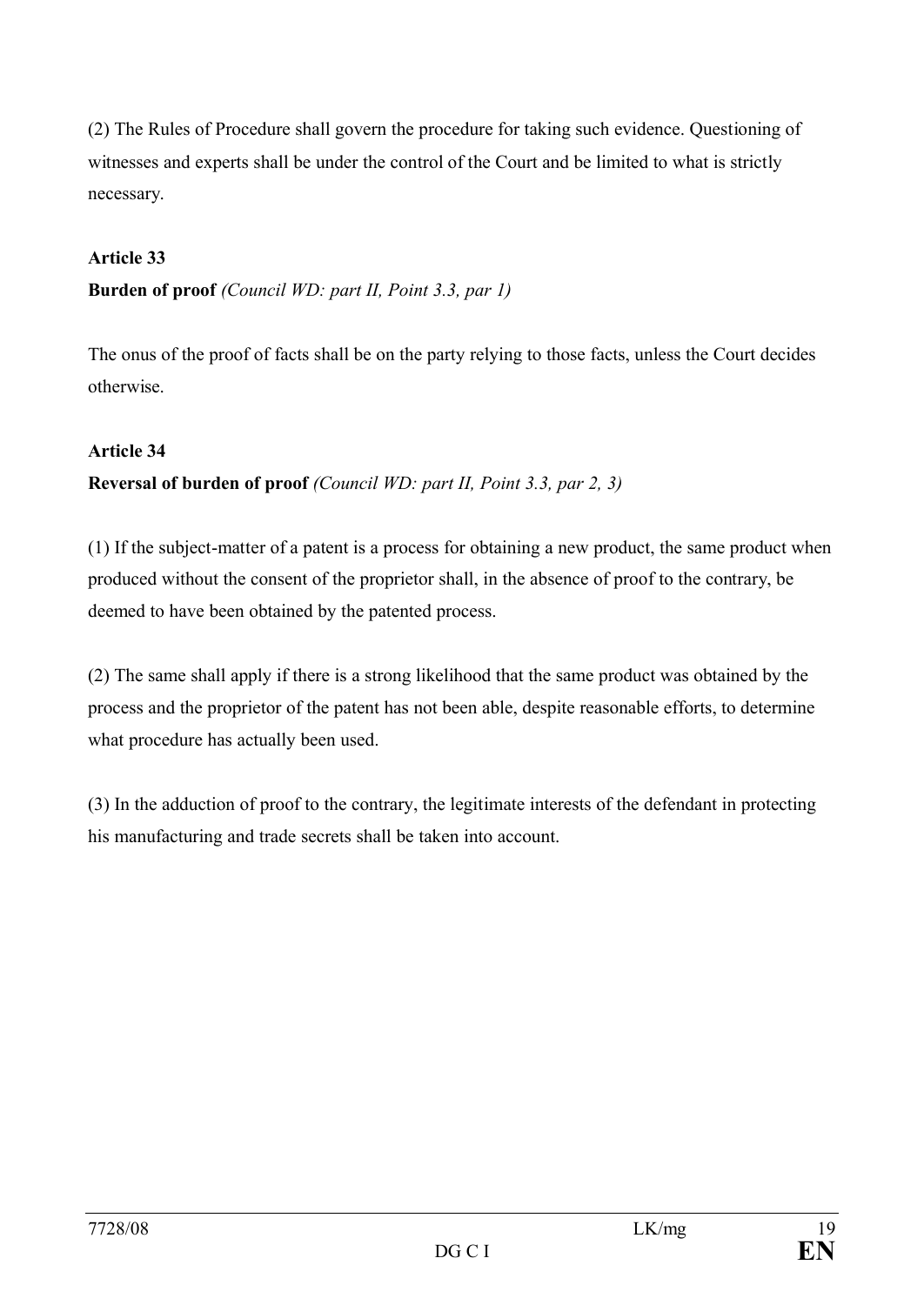#### **CHAPTER IV – POWERS OF THE COURT**

#### **Article 35**

#### **Order to produce evidence**

(1) Where a party has presented reasonably available evidence sufficient to support its claims and has, in substantiating those claims, specified evidence which lies in the control of the opposing party or a third party, the Court may order that party to produce such evidence. Such order shall not result in an obligation of self-incrimination. The Court may consider that a reasonable sample of a substantial number of copies of a protected object constitutes reasonable evidence. *(Council WD: part II, Point 2.3, par 4)*

(2) The Court shall take due account of the interest of the other party and shall, before making such order, give that party an opportunity to present its interests unless this is incompatible with an effective enforcement of such order. At the inspection of the premises the requesting party shall not be present itself but may be represented by an independent professional practitioner, whose name has to be specified in the Court's order. Practitioners qualified to carry out the inspections referred shall be notified to the Registry by the Member States. *(Council WD: part II, Point 2.3, par 6)*

(4) The Court may order a party to refrain from removing from its jurisdiction any assets located there, or from dealing in any assets, whether located within its jurisdiction or not. *(Council WD: part II, Point 2.2, par 2)*

(5) Orders may be taken, if necessary, without the other party having been heard (inaudita altera parte), in particular where any delay is likely to cause irreparable harm to the right holder or where there is a demonstrable risk of evidence being destroyed. *(Council WD: part II, Point 2.2, par 3)*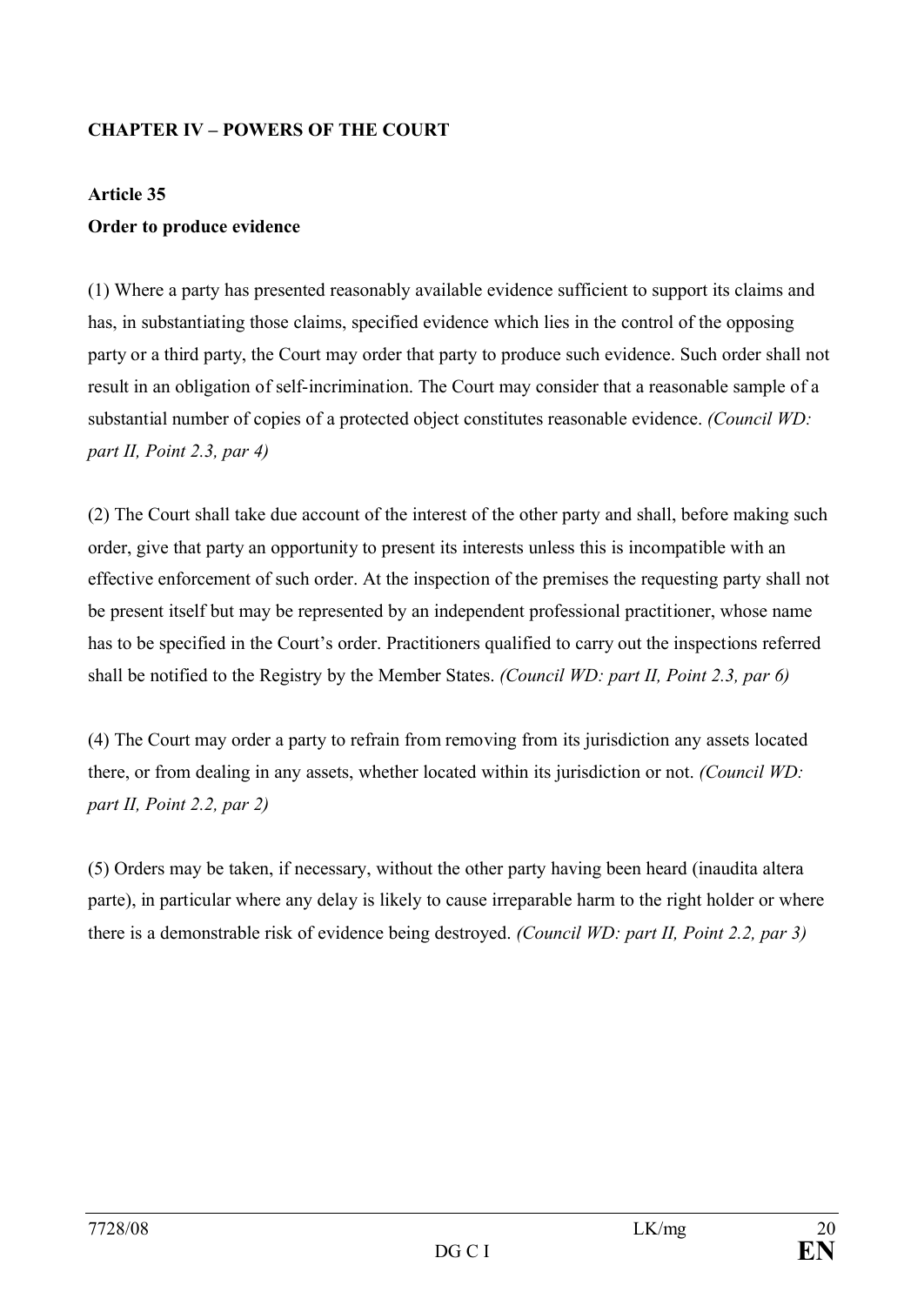#### **Article 36**

**Power to appoint experts** *(Council WD: part II, Point 2.1, par 8; Point 12, Bullet 6; Point 11, Bullet 1)*

(1) Without prejudice to the possibility for the parties to produce expert evidence, the Court may at any time appoint experts in order to provide expertise for specified technical aspects of the case.

(2) To this end, a list of technical experts covering all fields of technology shall be drawn up by the Advisory Committee and kept by the Registry.

(3) The technical experts shall guarantee independence and impartiality.

(4) Expert advice given to the Court shall be made available to the parties who shall have the possibility to comment on the advice given.

#### **Article 37**

#### **Provisional and protective measures** *(Council WD: part II, Point 2.2)*

(1) The Court may grant injunctions against an alleged infringer or against a third party whose intermediary services are used by the alleged infringer, on a provisional basis, intended to prevent any impending infringement, to forbid the continuation of the alleged infringement or to make such continuation subject to the lodging of guarantees.

(2) The Court shall have discretion to weigh up the interests of the parties and in particular to take into account the potential harm for either of the parties resulting from the granting or the refusal of the injunction.

(3) The Court may in particular also order the seizure or delivery up of the goods suspected of infringing a patent right so as to prevent their entry into or movement within the channels of commerce. If the injured party demonstrates circumstances likely to endanger the recovery of damages, the Court may order the precautionary seizure of the movable and immovable property of the alleged infringer, including the blocking of his/her bank accounts and other assets.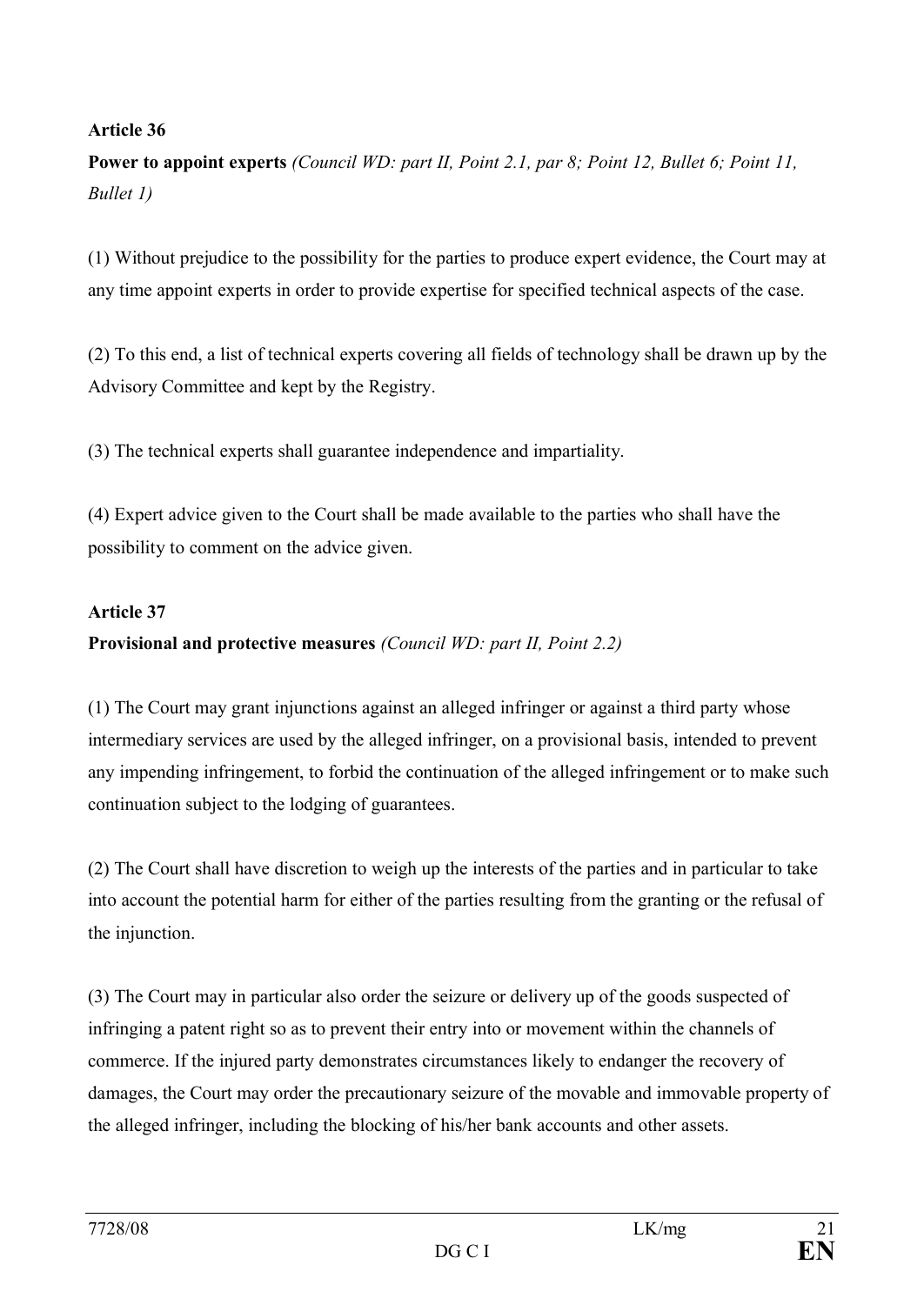(4) The Court shall, upon request of the defendant, revoke the provisional injunction if the plaintiff does not institute, within a reasonable period, proceedings leading to a decision on the merits of the case.

(5) Notwithstanding Article 56 the provisional injunction order shall only be enforceable subject to the lodging of appropriate guarantees, pending the decision on the merits of the case pursuant to the previous paragraph.

## **Article 38 Decision on merits**

(1) Without prejudice to any damages due to the injured party by reason of the infringement, and without compensation of any sort, the Court may order, at the request of the applicant, that appropriate measures be taken with regard to goods found to be infringing patent rights and, in appropriate cases, with regard to materials and implements principally used in the creation or manufacture of those goods.

(2) Such measures shall include:

- (a) recall from the channels of commerce;
- (b) definitive removal from the channels of commerce; or
- (c) destruction.

(3) The Court shall order that those measures be carried out at the expense of the infringer, unless particular reasons are invoked for not doing so.

(4) In considering a request for corrective measures, the need for proportionality between the seriousness of the infringement and the remedies ordered; the willingness of the party concerned to convert the materials into a non-infringing state, as well as the interests of third parties shall be taken into account.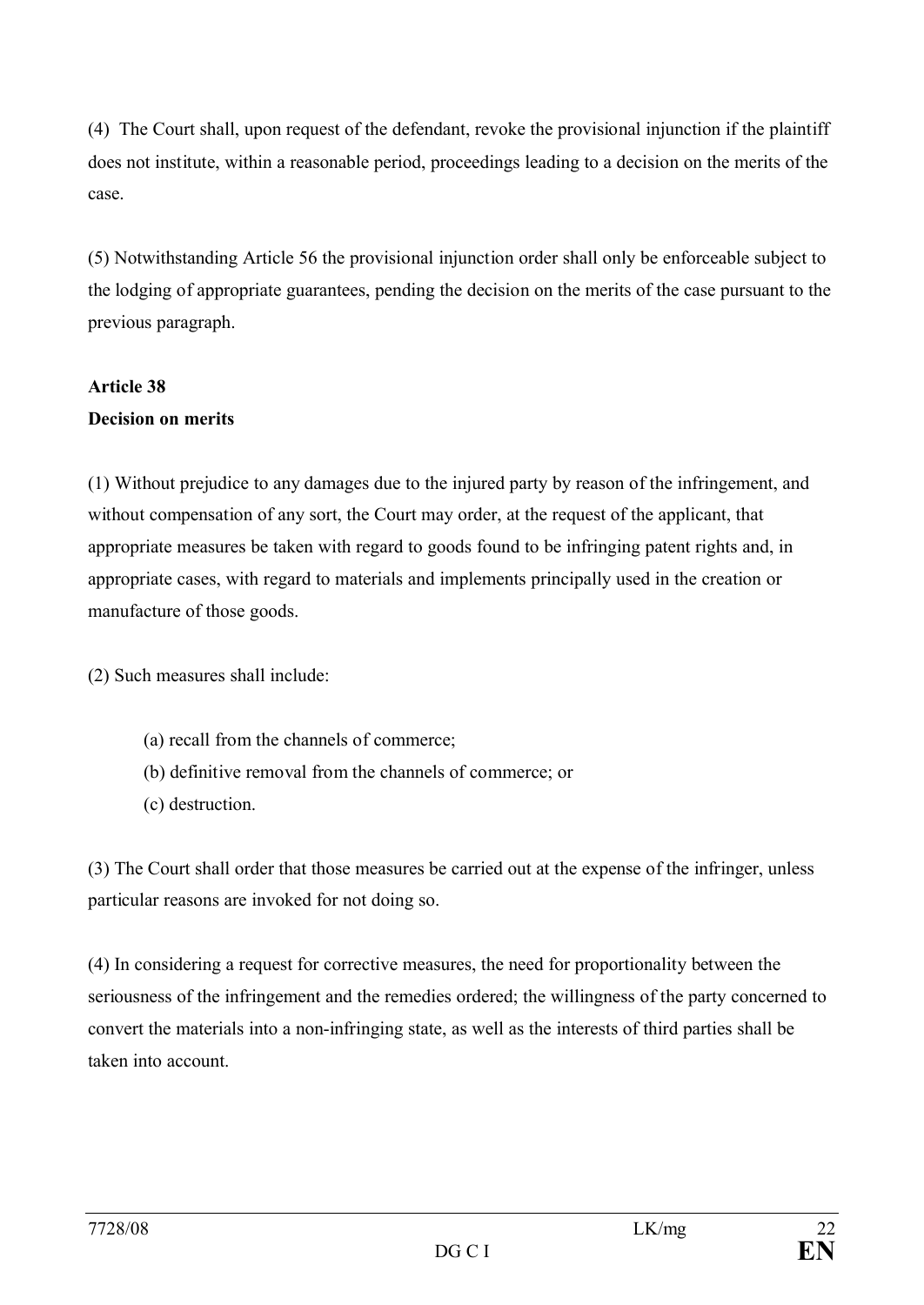#### **Article 39**

#### **Power to order the communication of information**

(1) The Court may, in response to a justified and proportionate request of the claimant and in accordance with the Rules of Procedure, order a party (allegedly) infringing the European patent to inform the claimant of:

(a) the origin and distribution channels of the infringing goods or processes;

(b) the quantities produced, manufactured, delivered, received or ordered, as well as the price obtained for the goods in question, and

(c) the identity of any third person involved in the production or distribution of infringing goods or in the use of an infringing process.

(2) The Court may, in accordance with the Rules of Procedure, also order any other person who:

- (a) was found in the possession of infringing goods or in the use of an infringing process, or
- (b) was found to be providing services used in infringing activities, or

(c) who was indicated by the person referred to in (a) or (b) as being involved in the production, manufacture or distribution of the goods or processes or in the provision of the services,

to provide the injured party with the information referred to in paragraph 1 (a) and (b).

#### **Article 40**

#### **Protection of confidential information**

To safeguard a party's or a third party's trade secrets or other confidential information, or to prevent an abuse of evidence, the Court may order that the use of evidence in proceedings before it be restricted or prohibited or that access to such evidence be restricted to certain persons.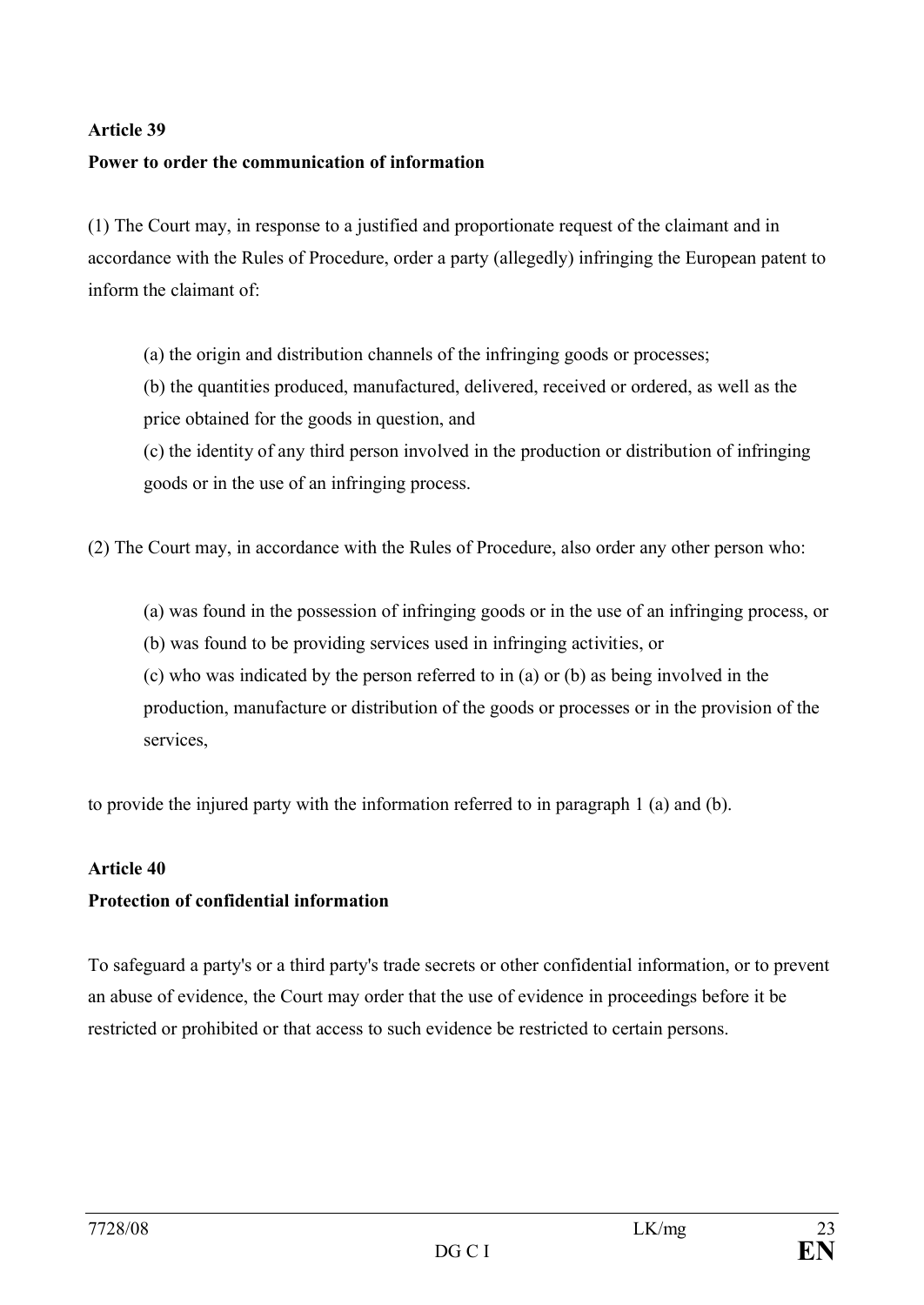#### **Article 41**

#### **Award of damages** *(Council WD: part II, Point 2.3)*

(1) The Court may, on the application of the injured party, order the infringer who knowingly, or with reasonable grounds to know, engaged in a patent infringing activity, to pay the injured party damages appropriate to the prejudice actually suffered as a result of the infringement.

(2) The injured party shall, to the extent possible, be restored in the position he would have been in if no infringement had taken place. The party infringing the patent shall not benefit from the infringement. However, damages shall not be punitive.

(3) When the Court sets the damages:

(a) it shall take into account all appropriate aspects, such as the negative economic consequences, including lost profits, which the injured party has suffered, any unfair profits made by the infringer and, in appropriate cases, elements other than economic factors, such as the moral prejudice caused to the injured party by the infringement; (b) as an alternative to (a), it may, in appropriate cases, set the damages as a lump sum on the basis of elements such as at least the amount of the royalties or fees which would have been due if the infringer had requested authorisation to use the patent in question.

(4) Where the infringers did not knowingly, or with reasonable grounds to know, engage in infringing activity, the Court may order the recovery of profits or the payment of damages, which may be pre-established.

#### **Article 42**

**Legal costs** *(Council WD: part II, Point 2.3, par 4)*

(1) Reasonable and proportionate legal costs and other expenses incurred by the successful party shall, as a general rule, be borne by the unsuccessful party, unless equity requires otherwise.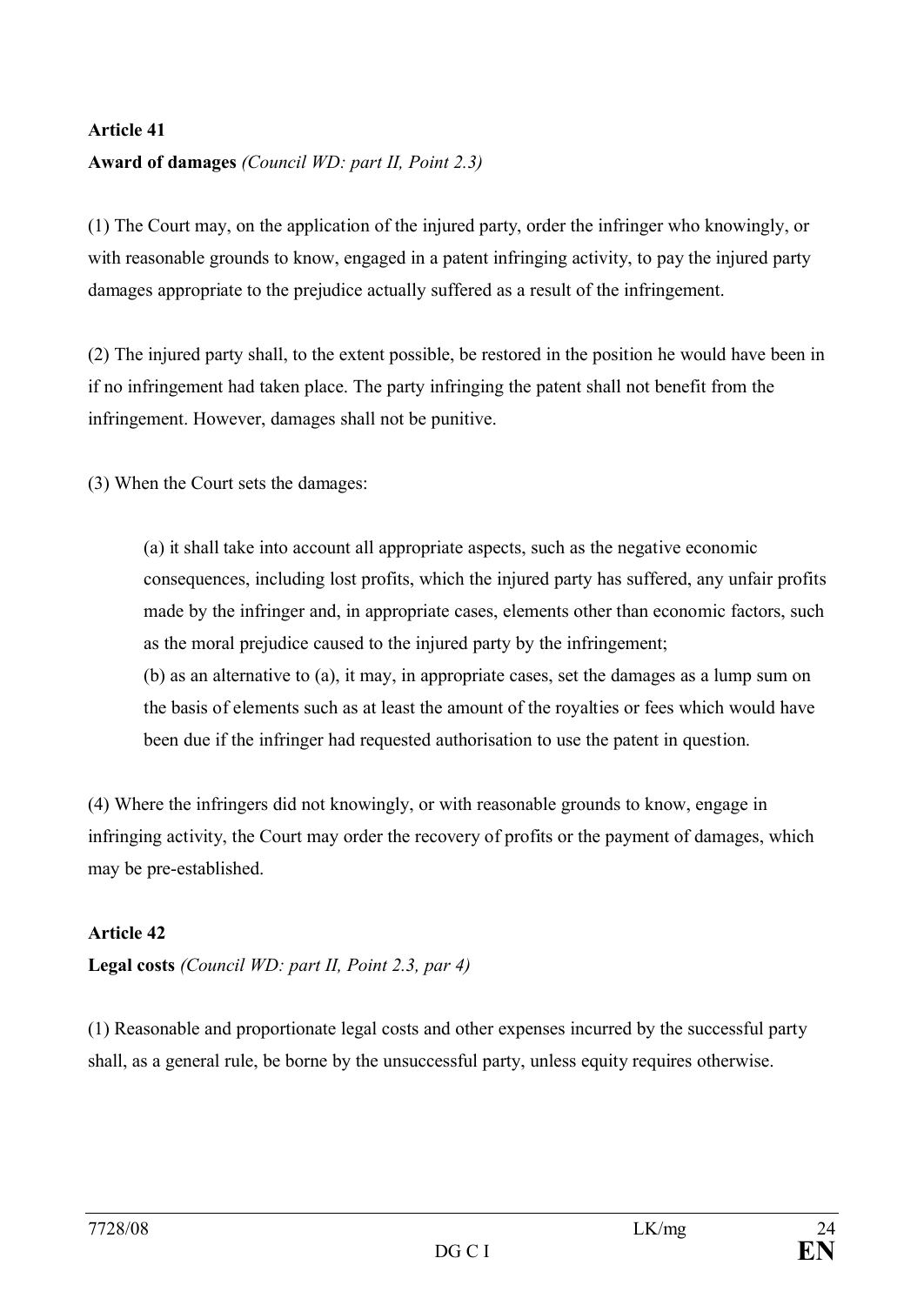(2) Where a party succeeds only in part or in exceptional circumstances, the Court may order that costs be apportioned equitably or that the parties bear their own costs.

(3) A party should bear any unnecessary costs it has caused the Court or another party.

#### **Article 43**

**Court fees** *(Council WD: part II, Point 2.3)*

(1) Parties to proceedings before the Court shall pay court fees, to be established and reviewed periodically in accordance with the Statute

(2) The amount of the court fees shall ensure a right balance between the principle of fair access to justice and an adequate contribution of the parties for the services rendered by the Court.

(3) Court fees shall be paid in advance. Any party which has not paid a prescribed court fee may be excluded from further participation in the proceedings.

#### **Article 44**

**Legal aid** *(Council WD: part II, Point 2.3, par 4)*

(1) A party who is wholly or in part unable to meet the costs of the proceedings may at any time apply for legal aid. The application shall be accompanied by evidence of the applicant's need of assistance, and in particular by a document from the competent authority in the Member State where the party is domiciled. The Member States shall notify to the Registry their competent authorities.

(2) The Court shall decide whether legal aid should be granted in full or in part, or whether it should be refused, in accordance with the Rules of Procedure.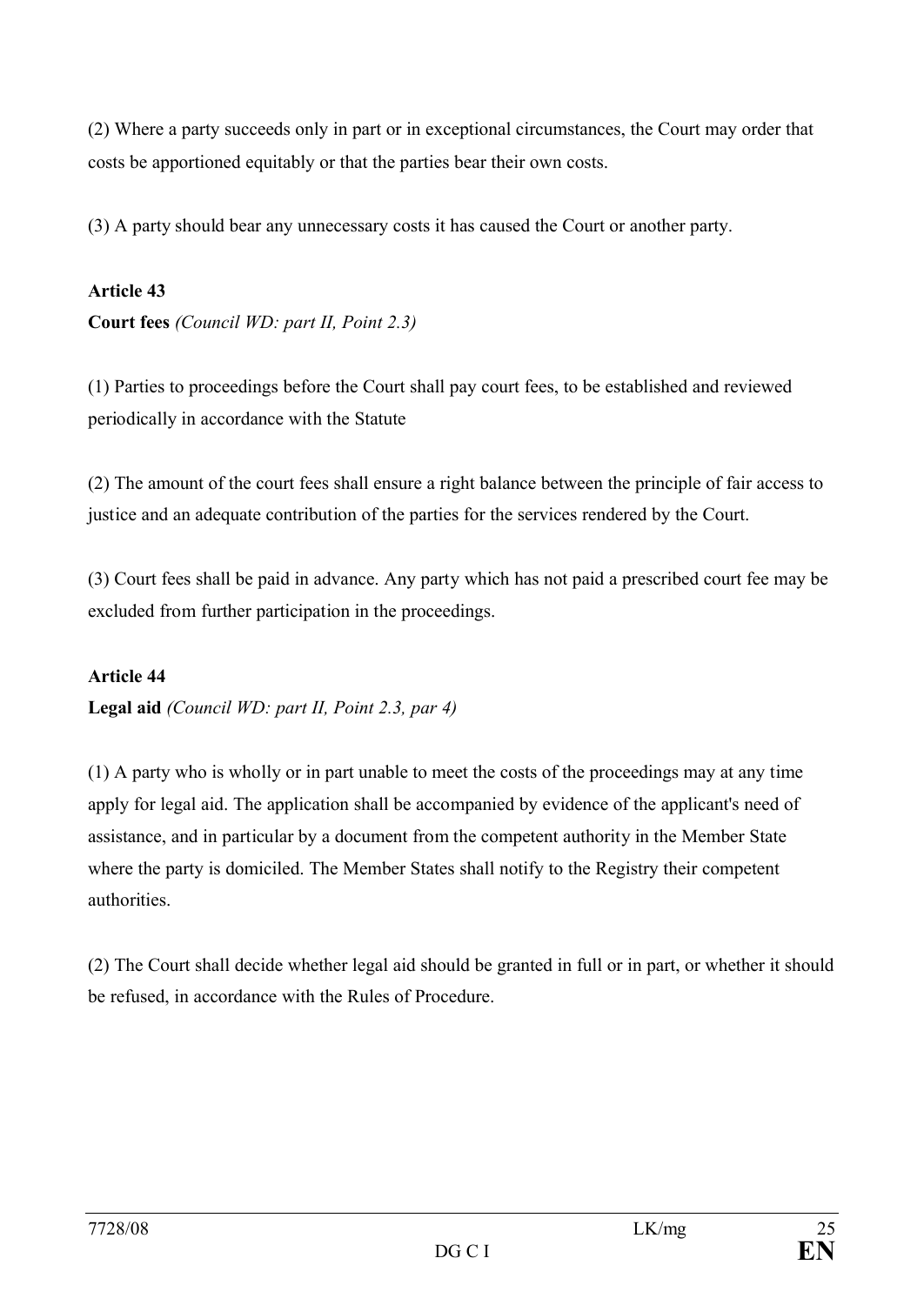#### **CHAPTER V – APPEAL AND REVIEW**

#### **Article 45**

#### **Appeal**

(1) An appeal shall lie to the Court of Appeal from decisions of the Court of First Instance. *(Council WD: Point 2, Bullet 6; Point 7, bullet 1)*

(2) Appeals of decisions of the Court of First Instance may be based on points of law and matters of fact.

(3) New facts and new evidence may only be introduced if their submission by the party concerned could not reasonably have been expected during proceedings at first instance, in accordance with the Rules of Procedure.

(4) An appeal against a final decision of the first instance division may be brought before the second instance division within three months of the notification of the decision appealed against.

## **Article 46 Effects of an appeal** *(Council WD: Point 7, Bullet 4)*

(1) An appeal shall have suspensive effect unless the Court of Appeal decides otherwise at the motivated request of one of the parties.

(2) The relevant decision shall be taken within one month by the Court of Appeal.

(3) The Court of Appeal shall be entitled to repeal the suspensive effect subject to the provision of a security by the party concerned.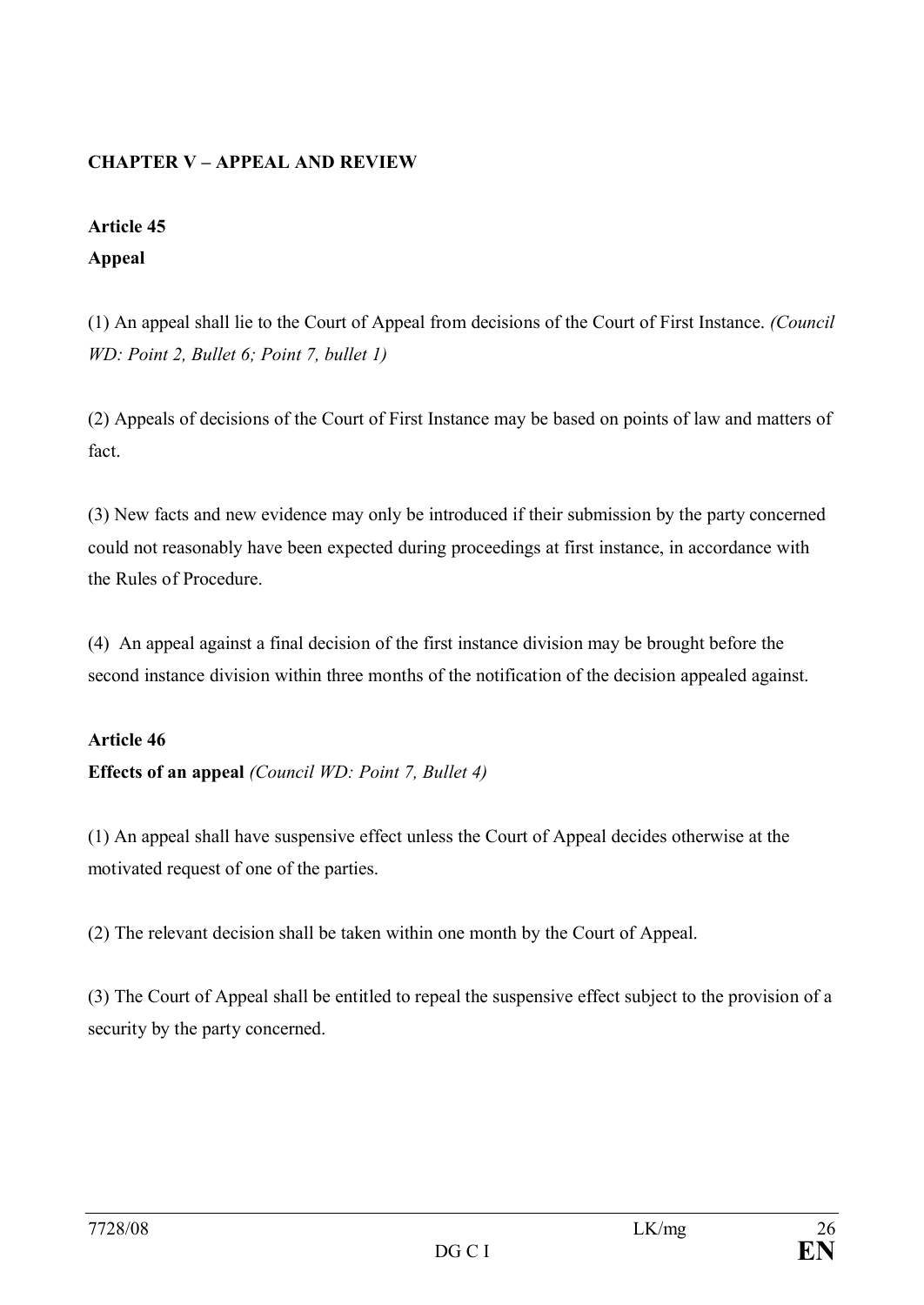# **Article 47 Decision in appeal and referral back**

(1) If the appeal is well-founded, the second instance court shall revoke the decision of the first instance court and give final judgement. The Court of Appeal may in exceptional cases and in accordance with the Rules of Procedure refer the case back to the first instance court for decision.

(2) Where a case is referred back to the Court of First Instance it shall be bound by the decision of the second instance court on points of law.

#### **Article 48**

**Petition for Review (cassation)** *(Council WD: Point 2, Bullet 8; Point 8)*

(1) Decisions given by the Court of Appeal under Article 45 may be subject to further review by the Court of Justice of the European Communities on points of law only, in accordance with the Statute.

(2) A petition for review shall have no suspensive effect.

#### **CHAPTER VI - DECISIONS**

**Article 49 Basis for decisions** *(Council WD: part II, Point 4, par 1)*

(1) The Court shall decide in accordance with the requests submitted by the parties on the basis of applicable substantive patent law. The Court shall not award more than is requested.

(2) The decisions on the merits may only be based on arguments or evidence on which the parties have had an opportunity to present their comments.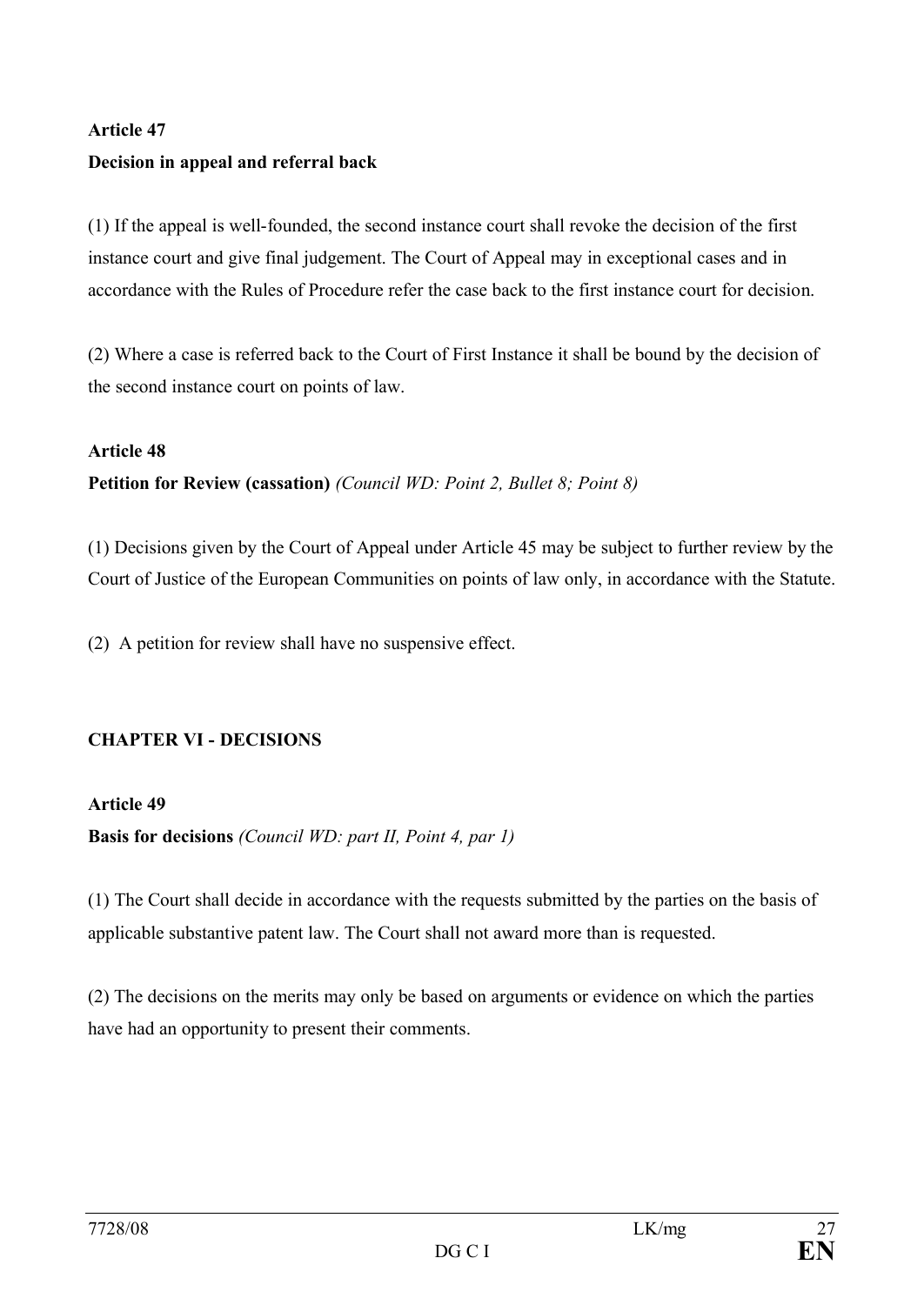(3) Apart from well-known facts, decisions on the merits may only be based on the grounds, facts and evidence put forward by the parties or introduced into the procedure by the order of the Court.

(4) The Court shall evaluate evidence freely and independently.

#### **Article 50**

**Formal requirements** *(Council WD: part II, Point 4, par 1)*

(1) The decision of the Court shall be reasoned and will be given in writing within three months of the end of the oral/written procedure.

(2) The decision of the Court will be delivered in the language of proceedings.

#### **Article 51**

## **Concurring or dissenting opinions** *(Council WD: part II, Point 4, par 1)*

(1) Decisions of the Court shall be taken by a majority of the panel. In case of equal votes the vote of the presiding Judge shall prevail.

(2) In exceptional circumstances any member of the division may express his opinion separately from the majority decision, whether that opinion be concurring or dissenting.

## **Article 52 Settlement**

The parties may, at any time in the course of proceedings, conclude their case by way of settlement confirmed by a decision of the Court. The settlement cannot affect the validity of a patent.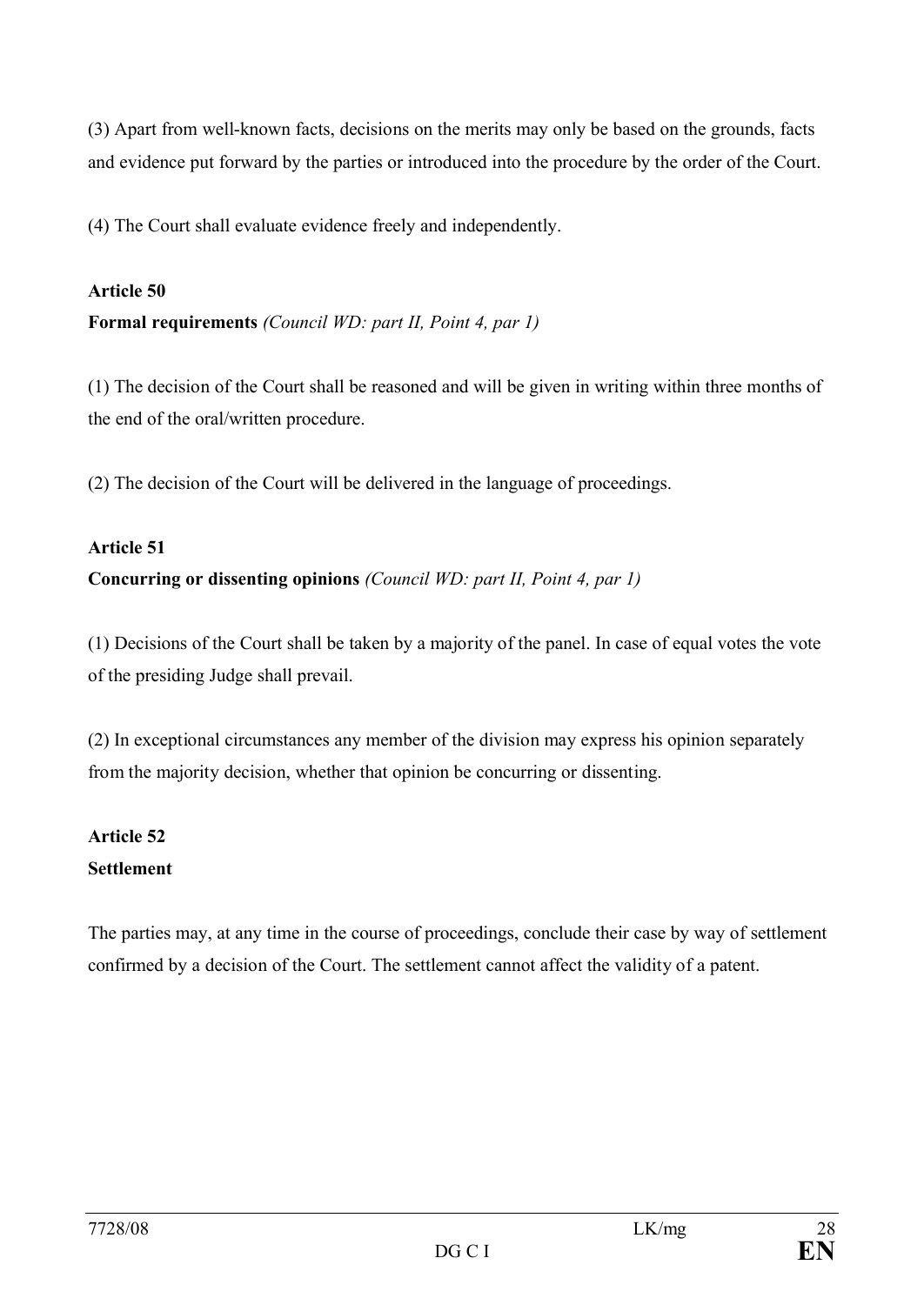## **Article 53 Stay of proceedings**

(1) A party shall inform the Court when it has requested the European Patent Office accelerated processing in opposition procedures or before the boards of appeal. The Court may stay proceedings when the European Patent Office will apply the accelerated procedure and a rapid decision may be expected. *(Council WD: part II, Point 4, par 2)*

(2)The Rules of Procedure shall provide details on the stay of proceedings in connected cases.

#### **Article 54**

#### **Publication of decisions**

The Court may order, at the request of the applicant and at the expense of the infringer, appropriate measures for the dissemination of the information concerning the decision, including displaying the decision and publishing it in full or in part.

## **Article 55 Rehearing**

(1) A petition for rehearing after a final decision may exceptionally be made to the Court of Appeal on discovery of a fact which is of such a nature as to be a decisive factor and which, when the judgment was given, was unknown to the party claiming the revision and only on grounds of a fundamental procedural defect or of an act which was held, by a final court decision, to constitute a criminal offence.

(2) A request for a rehearing should be filed within *[time]* and should not have suspensive effect unless the Court of Appeal decides otherwise.

(3) If the request for a rehearing is founded the Court of Appeal may set aside, in whole or in part, the decision under review and re-open the proceedings for a new trial and decision.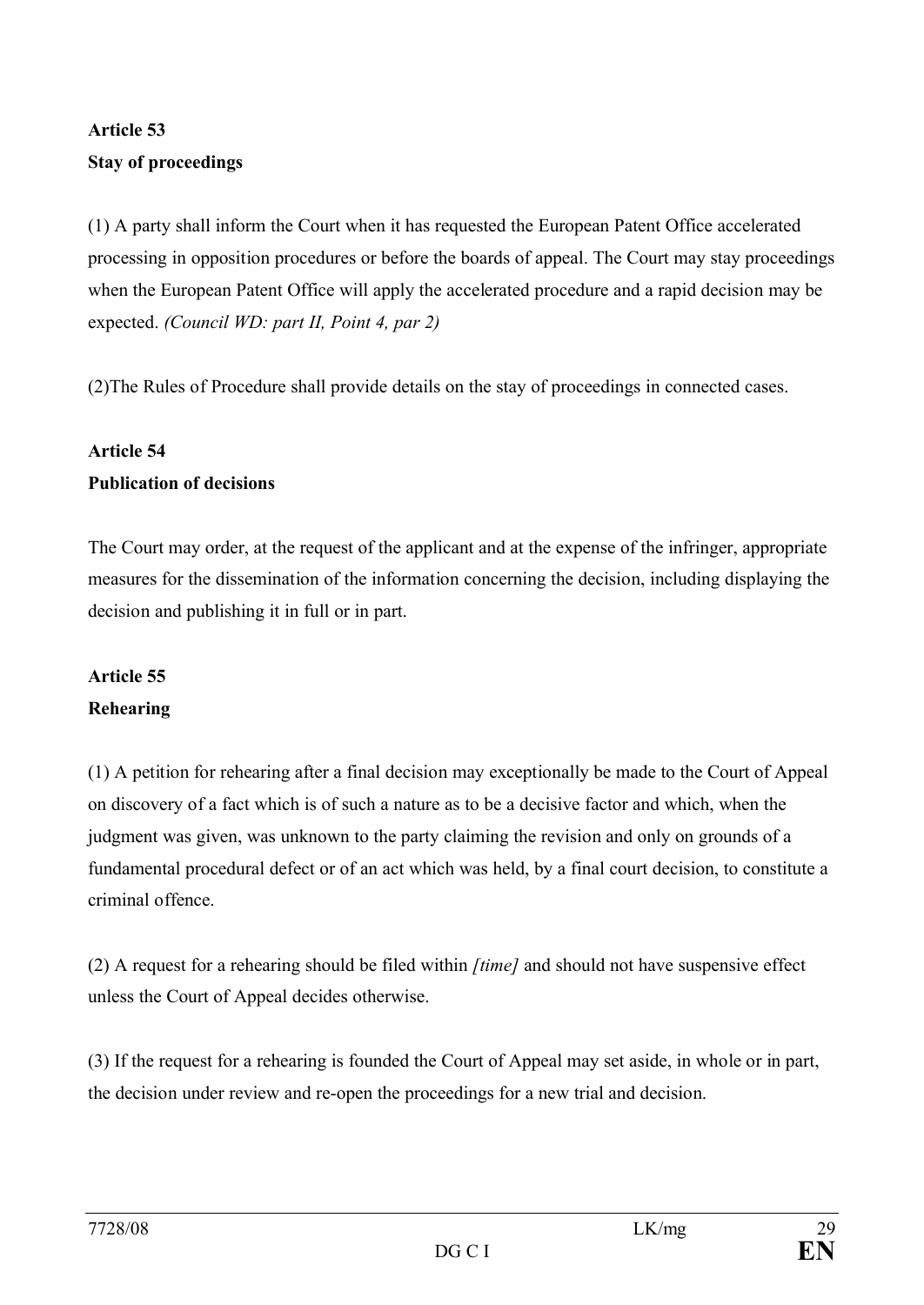(4) Persons using patents which are the subject-matter of a decision and who are acting in good faith should be allowed to continue the use.

#### **Article 56**

#### **Enforcement of decisions**

(1) Decisions of the Court shall be enforceable if they are no longer subject to appeal or where the Court declares a decision enforceable while, if necessary, subject enforcement to the provision of security. *(Council WD: part II, Point 4, par 3)*

(2) The order for its enforcement is appended to the decision by the Court. Decisions shall be enforceable on the territories of the Member States according to the national procedures concerned.

(3) If a party does not comply with the terms of an order of the Court, then this could be sanctioned with a periodic penalty payment payable to the Court. The individual fine should be proportionate to the importance of the order to be enforced. The periodic penalty payment should be ordered without prejudice to the party's right to claim damages.

## **PART IV – TRANSITIONAL AND FINAL PROVISIONS**

## **Article 57 Accession**

This *[instrument]* shall be open to accession by *[Member States of the European Economic Area and to other Contracting States of the European Patent Convention].*

# **Article 58**

#### **Transitional Period**

(1) During a transitional period of *[three years]* proceedings for infringement or validity of a European patent may still be initiated before the national courts or other competent authority of a Member State having jurisdiction under national law which for that purpose shall continue to apply to European patents effective in the Member States. *(Council WD: Point 20, Bullet 1)*